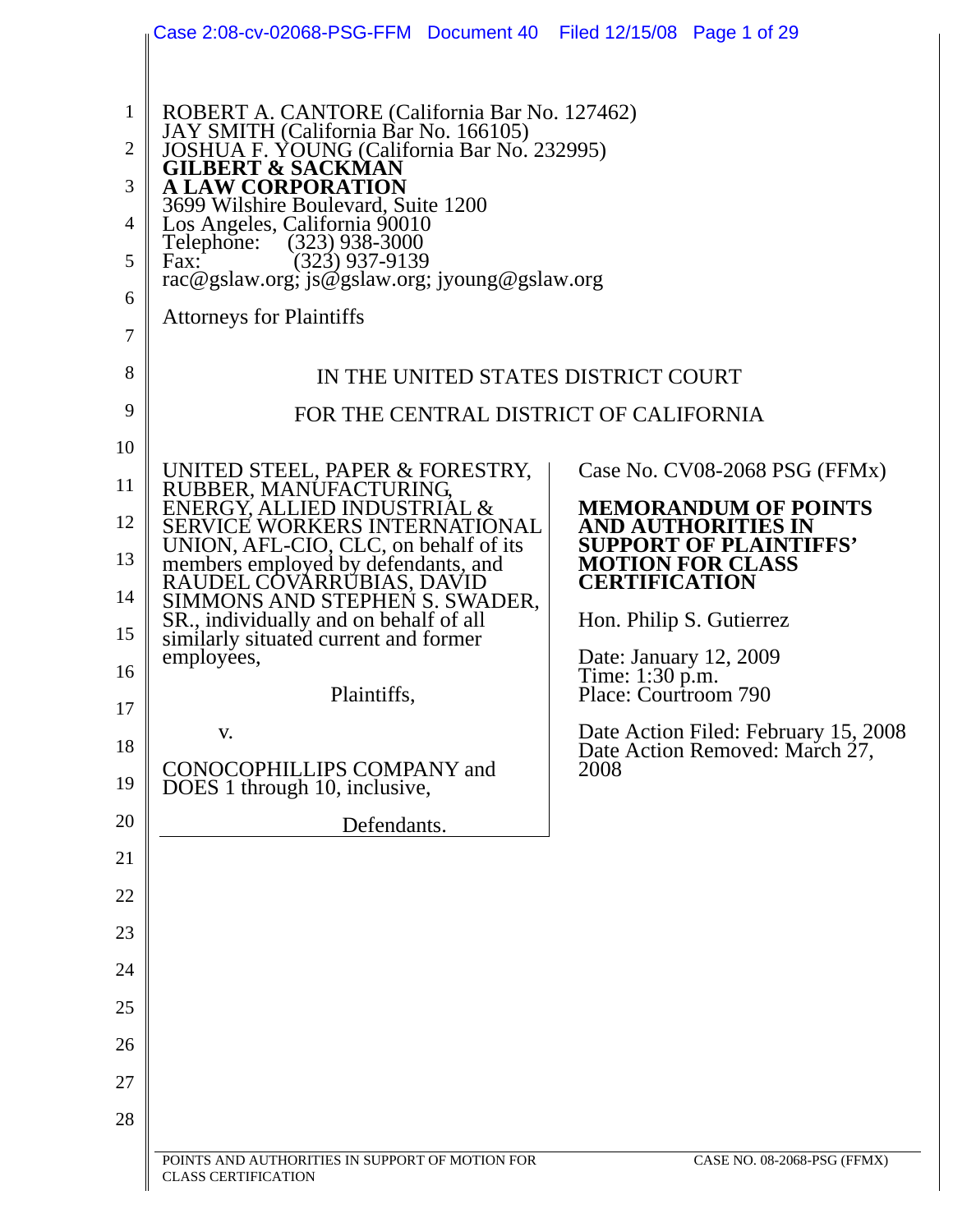|    | <b>TABLE OF CONTENTS</b>                                                                            |  |
|----|-----------------------------------------------------------------------------------------------------|--|
|    |                                                                                                     |  |
|    |                                                                                                     |  |
|    |                                                                                                     |  |
|    |                                                                                                     |  |
|    |                                                                                                     |  |
|    |                                                                                                     |  |
|    |                                                                                                     |  |
|    |                                                                                                     |  |
|    |                                                                                                     |  |
|    |                                                                                                     |  |
|    |                                                                                                     |  |
|    |                                                                                                     |  |
|    |                                                                                                     |  |
|    |                                                                                                     |  |
|    | a. Common Issues Predominate With Respect to<br>Plaintiffs' Claims asserted under Section 226.7 and |  |
|    |                                                                                                     |  |
|    |                                                                                                     |  |
|    |                                                                                                     |  |
|    |                                                                                                     |  |
|    |                                                                                                     |  |
|    |                                                                                                     |  |
|    |                                                                                                     |  |
| 11 |                                                                                                     |  |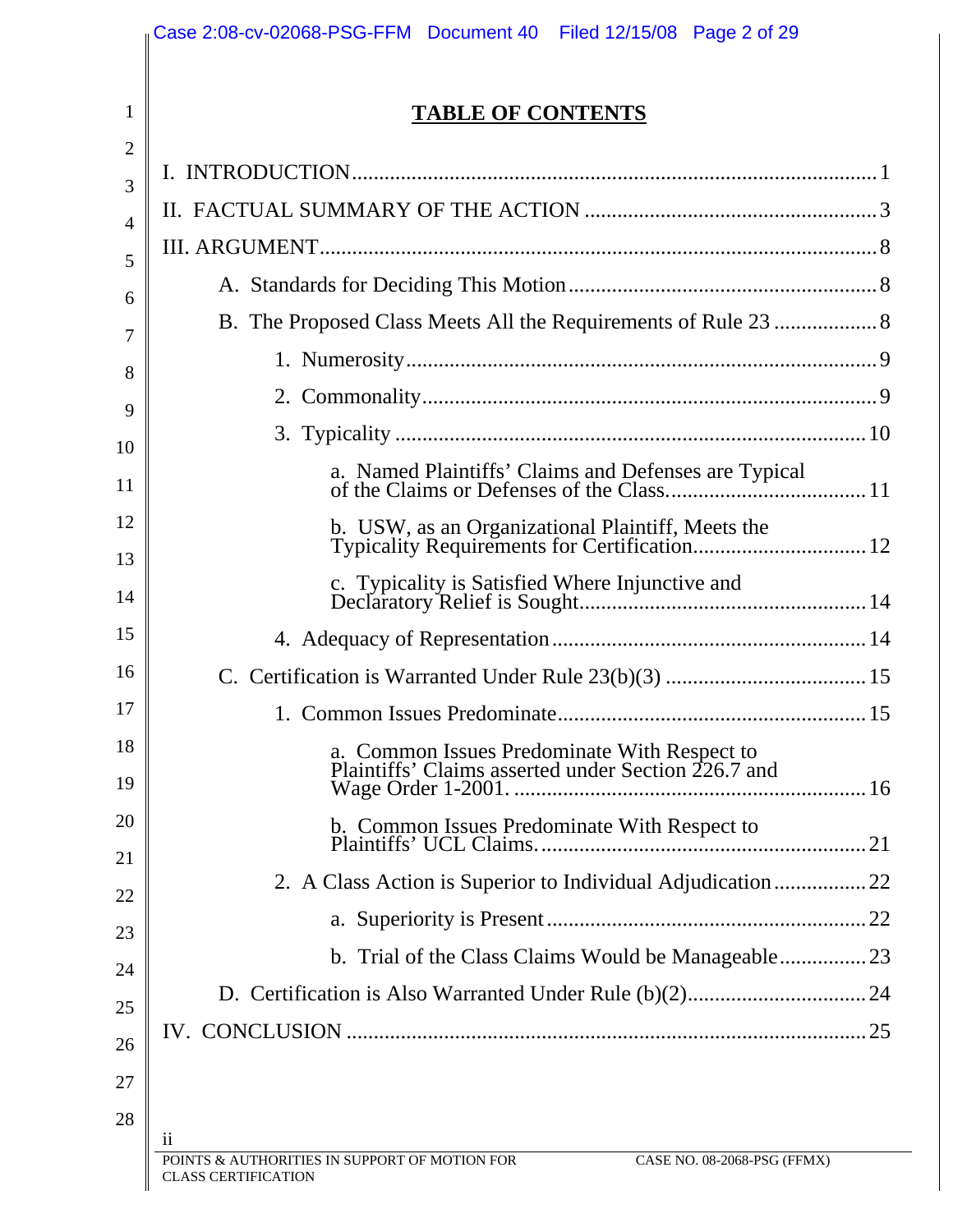|                | Case 2:08-cv-02068-PSG-FFM Document 40 Filed 12/15/08 Page 3 of 29                                                                       |
|----------------|------------------------------------------------------------------------------------------------------------------------------------------|
| $\mathbf{1}$   | <b>TABLE OF AUTHORITIES</b>                                                                                                              |
| $\overline{2}$ |                                                                                                                                          |
| 3              | <b>CASES</b>                                                                                                                             |
| 4              |                                                                                                                                          |
| 5              | Arnold v. United Artists Theater Circuit, Inc., 158 F.R.D. 439 (N.D.                                                                     |
| 6<br>7         | Associated Builders and Contractors, Inc. v. San Francisco County<br>Bldg. & Constr. Trades Counsel, 87 Cal. Rptr. 2d 654 (Cal. 1999) 12 |
|                |                                                                                                                                          |
| 8<br>9         | Brinker Restaurant Corp. v. Superior Court, 165 Cal. App. 4th 25                                                                         |
| 10             | Brotherhood of Teamsters v. Unemployment Ins. Appeals Bd., 190 Cal.                                                                      |
| 11             | Brown v. Federal Express Corp., 249 F.R.D. 580 (C.D. Cal. 2008)  18                                                                      |
| 12             | California Rural Legal Assistance v. Legal Services Corp., 727 F.                                                                        |
| 13             | Chabner v. United of Omaha Life Ins. Co., 225 F.3d 1042 (9th Cir.                                                                        |
| 14             | Cicairos v. Summit Logistics, Inc., 133 Cal. App. 4th 949 (2006) 19, 20                                                                  |
| 15             | Comm. on Children's Television, Inc. v. Gen. Foods Corp., 35 Cal. 3d                                                                     |
| 16             |                                                                                                                                          |
| 17             |                                                                                                                                          |
| 18             |                                                                                                                                          |
| 19             | Fisher v. Virginia Elec. and Power Co., 127 F.R.D. 201 (E.D. Va.                                                                         |
| 20             |                                                                                                                                          |
| 21             | Harris v. Palm Springs Alpine Estate, Inc., 329 F.2d 909 (9th Cir.<br>$1964)$                                                            |
| 22             | Hunt v. Wash. State Apple Adver. Comm'n., 432 U.S. 333 (1977) 12, 13                                                                     |
|                | In re NASDAQ Market-Makers Antitrust Litig., 169 F.R.D. 493 (1996)9, 23                                                                  |
| 23<br>24       |                                                                                                                                          |
|                |                                                                                                                                          |
| 25             | Jordan v. County of Los Angeles, 669 F.2d 1311 (9th Cir. 1982) 10                                                                        |
| 26             |                                                                                                                                          |
| 27             |                                                                                                                                          |
| 28             | 111                                                                                                                                      |
|                | POINTS & AUTHORITIES IN SUPPORT OF MOTION FOR<br>CASE NO. 08-2068-PSG (FFMX)<br><b>CLASS CERTIFICATION</b>                               |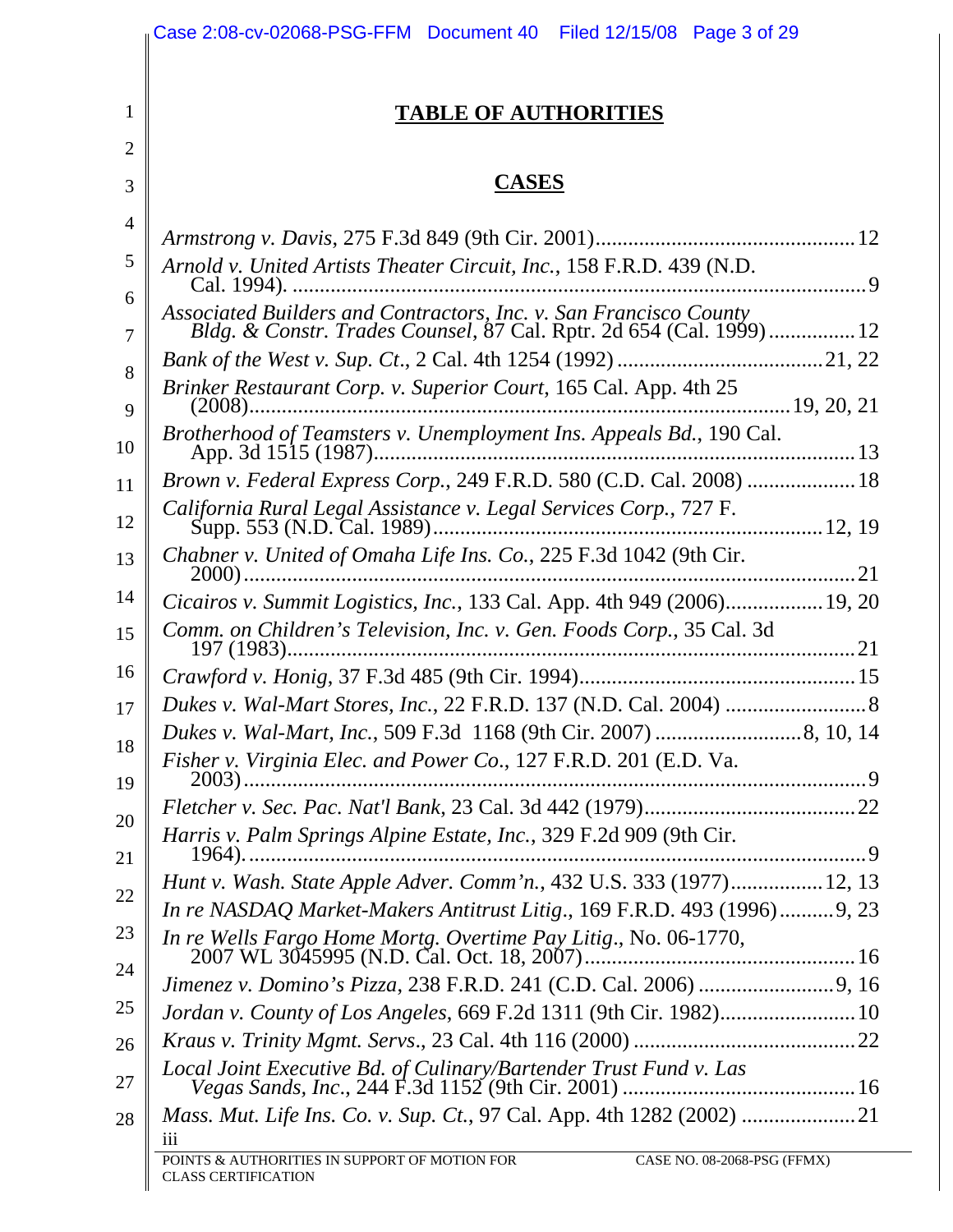#### Case 2:08-cv-02068-PSG-FFM Document 40 Filed 12/15/08 Page 4 of 29

| $\mathbf{1}$   |                                                                                                                                        |  |
|----------------|----------------------------------------------------------------------------------------------------------------------------------------|--|
| $\overline{2}$ |                                                                                                                                        |  |
| 3              | Nordquist v. McGraw-Hill Broadcasting Co., Inc., 32 Cal. App. 4th                                                                      |  |
| $\overline{4}$ | O'Connor v. Boeing N. Am., Inc., 184 F.R.D. 311 (C.D. Cal. 1998)  11                                                                   |  |
|                | Perez v. Safety-Kleen Sys., Inc., 253 F.R.D. 508 (N.D. Cal. 2008)  18                                                                  |  |
| 5              |                                                                                                                                        |  |
| 6              | Salazar v. Avis Budget Group, Inc., 251 F.R.D. 529 (S.D. Cal. 2008) 18                                                                 |  |
| 7              |                                                                                                                                        |  |
| 8              |                                                                                                                                        |  |
| 9              | Social Servs. Union, Local 535, Serv. Employees Int'l. Union, AFL<br>CIO v. County of Santa Clara, 609 F.2d 944 (9th Cir. 1979) 12, 14 |  |
|                |                                                                                                                                        |  |
| 10<br>11       | United Union Roofers v. Ins. Corp. of Am., 919 F.2d 1398 (9th Cir.                                                                     |  |
|                |                                                                                                                                        |  |
| 12             | Wang v. Chinese Daily News, Inc., 231 F.R.D. 602 (C.D. Cal. 2005)9, 25                                                                 |  |
| 13             | Watkins v. Ameripride Servs., 375 F.3d 821 (9th Cir. 2004).  16                                                                        |  |
| 14             | Zinser v. Accufix Research Inst. Inc., 253 F.3d 1180 (9th Cir. 2001) 16, 24                                                            |  |
| 15             | <b>STATUTES</b>                                                                                                                        |  |
| 16             |                                                                                                                                        |  |
| 17             |                                                                                                                                        |  |
| 18             | California Unfair Competition Law, Cal. Bus. & Prof. Code §§ 17200                                                                     |  |
| 19             |                                                                                                                                        |  |
| 20             |                                                                                                                                        |  |
| 21             | <b>RULES</b>                                                                                                                           |  |
| 22             |                                                                                                                                        |  |
| 23             |                                                                                                                                        |  |
| 24             |                                                                                                                                        |  |
| 25             |                                                                                                                                        |  |
| 26             |                                                                                                                                        |  |
| 27             |                                                                                                                                        |  |
|                |                                                                                                                                        |  |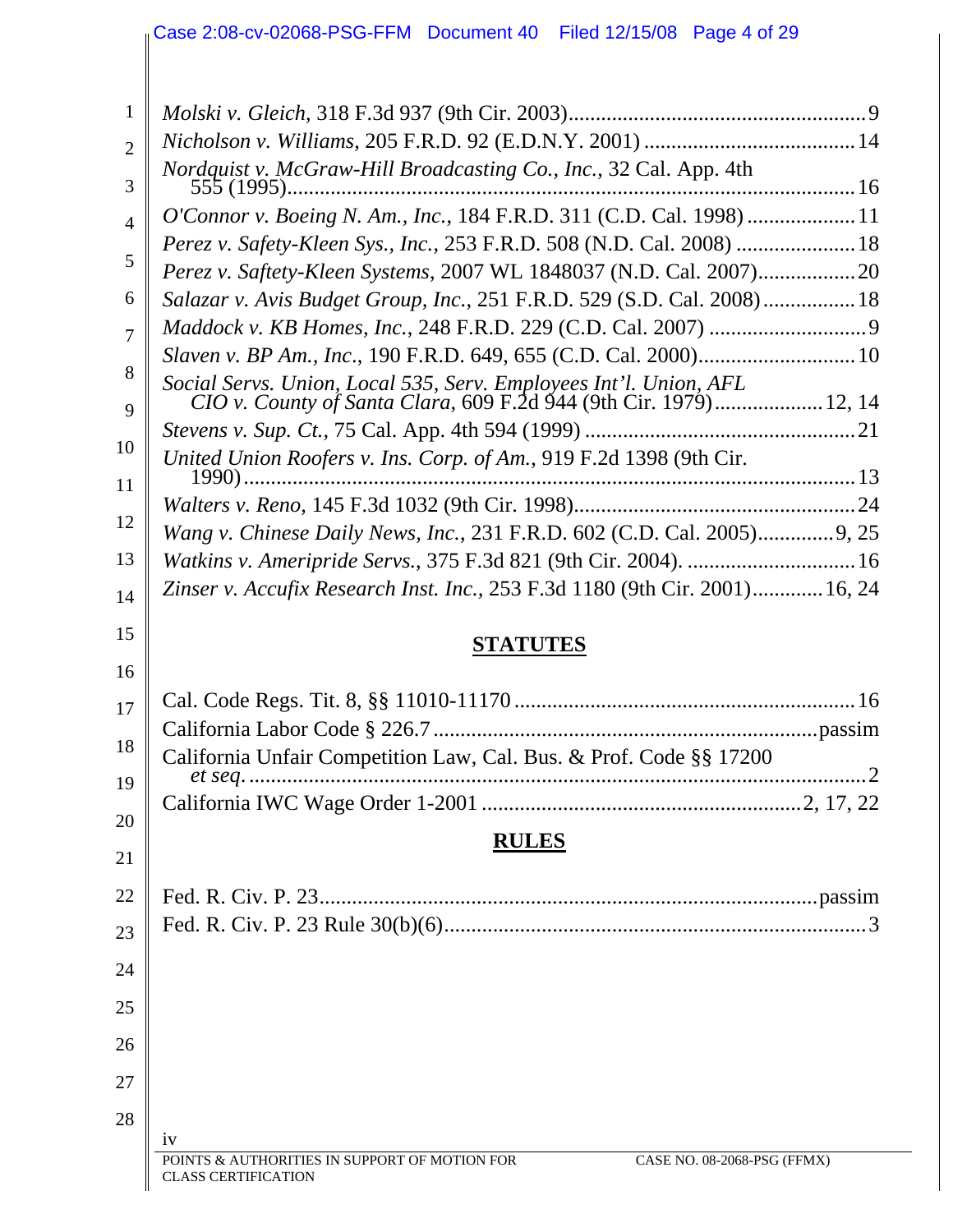## **I. INTRODUCTION**

<span id="page-4-0"></span>1

5

7

2 3 4 6 8 9 Unless a catastrophic event or maintenance repairs shut down a facility, an oil refinery operates on a continuous basis (24 hours a day/7 days a week/ 365 days a year). The refineries at center of this case are no exception. Needless to say, a continuous operation necessitates scheduling employees on the same basis. Employees responsible for the continuous operation of an oil refinery must be on constant watch, and this fact resulted in Defendant's unlawful denial of a meal period at the three refineries covered under a contract between Defendant and Plaintiff USW.<sup>[1](#page-4-1)</sup>

10 11 12 13 14 15 16 17 18 19 20 21 22 23 24 25 26 As outlined below, the Named Plaintiffs (who currently and in the past worked as operators) and the Class they seek to represent work continuous shifts. This means that they are paid for all scheduled hours and are expected to work the entire shift. Named Plaintiffs do not dispute that they and class members are allowed to eat a meal while on duty. It is also undisputed that the Defendant takes no steps to ensure that the Plaintiffs and Class members take a 30 minute meal period (*i.e.*, Defendant does not provide relief, does not track meal periods, does not require operators and lab personnel to record meal periods etc.). Thus, the central and overriding issue in this case is whether Defendant complies with California law by simply "allowing" or "permitting" Plaintiffs and Class Members to eat a meal during hours worked. Plaintiffs contend that this practice does not comply with the meal period requirement for three reasons: (1) to constitute a meal period, the employee must be relieved of all duties (*i.e.*, off duty); (2) even if the Defendant shows that the "on duty" meal in this case satisfies California law, it fails to ensure that employees take a 30 minute meal period; and (3) under the most liberal interpretation of the meal period statute and regulation, the Defendant's complete <sup>1</sup> Plaintiff United Steel, Paper & Forestry, Rubber, Manufacturing, Energy, Allied Industrial & Service Workers International Union, AFL-CIO, CLC will be referred

<span id="page-4-1"></span>27 28 1 to herein as "USW". Individual Plaintiffs Raudel Covarrubias, David Simmons, and Stephen S. Swader will be collectively referred to herein as the "Named Plaintiffs."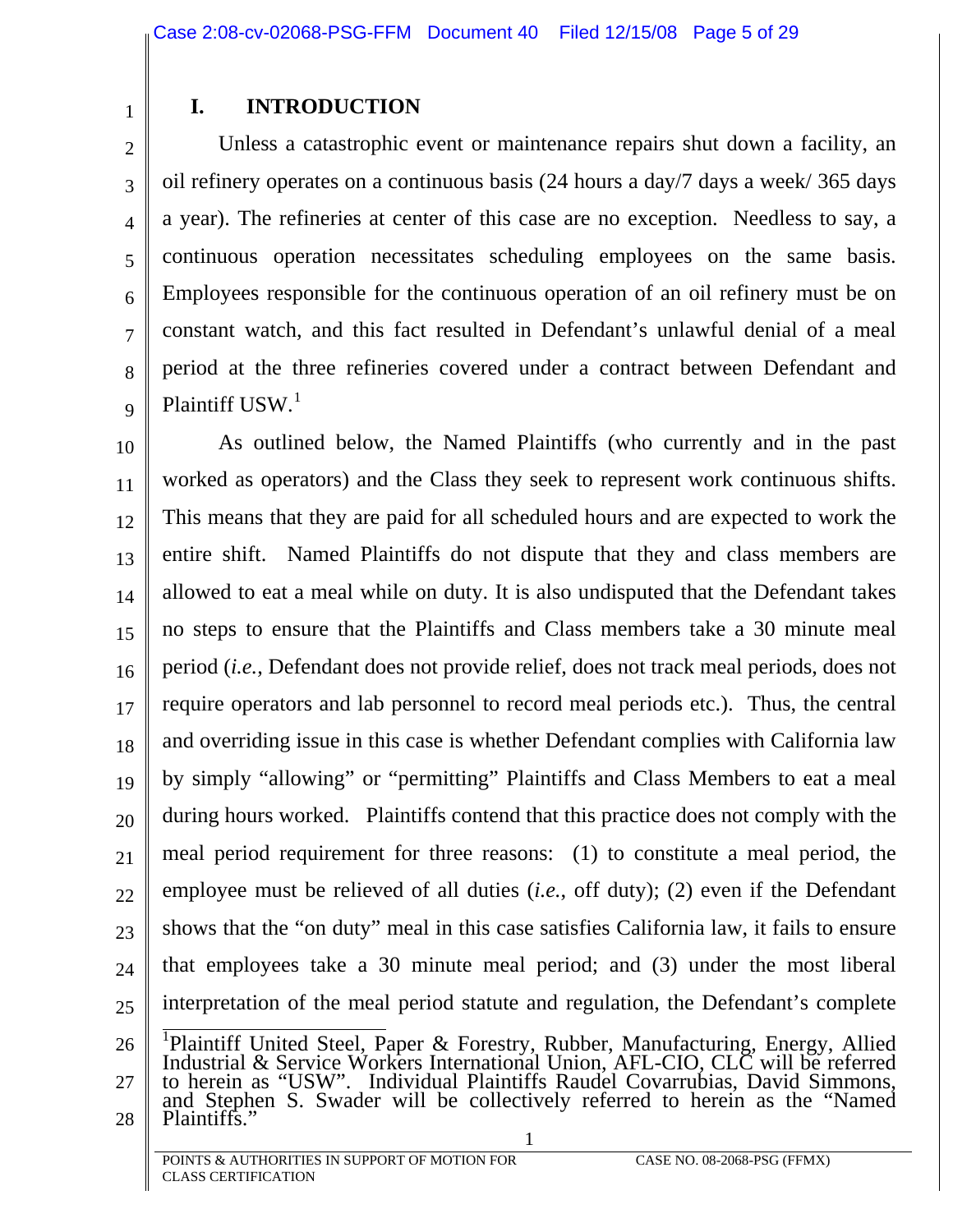absence of a written policy and the practice of letting employees decide when or whether to take a meal period fails to satisfy the obligation of providing a meal period.

4 5 6 7 8 9 10 This action is particularly suited to class treatment given that the relevant facts are largely undisputed, and the outcome will hinge on a common legal question: whether Defendants violated California law regulating meal periods when Named Plaintiffs and Class members were only allowed to eat while they were onduty. Though the Court should not reach this legal issue at this time, the meal period claims of Named Plaintiffs and putative class rest on the same legal theory and a common set of facts.

11 12 13 14 15 16 17 The USW and Named Plaintiffs seek certification of a class under Federal Rules of Civil Procedure 23(b)(2) and (b)(3) for claims asserted under California Labor Code § 226.7 ("Section 226.7"), Section 11 of the Industrial Welfare Commission Wage Order No. 1-2001 ("Wage Order 1-2001") and the California Unfair Competition Law, Cal. Bus. & Prof. Code §§ 17200 *et seq*. ("UCL"). The Named Plaintiffs seek certification of a class consisting of the following hourly employees:

- All former, current, and future non-exempt hourly employees of Defendant ConocoPhillips who, at any time since February 15, 2004, worked as an Operator or in the laboratory on a shift schedule at a ConocoPhillips petroleum refinery located in Los Angeles, Santa Maria or Rodeo, Califor
- 21 22 23 24 25 26 As argued below, this class definition specifies an appropriate class because all the requirements of Rule 23 (a) and Rule 23 (b)(2) and/or (b)(3) are satisfied. Indeed, given the common work schedule, common nature of the job and the common working conditions (*i.e.*, all class members are covered under the same collective bargaining agreement), a uniform resolution of the meal period issue is appropriate.

2

27 28

18

19

20

1

2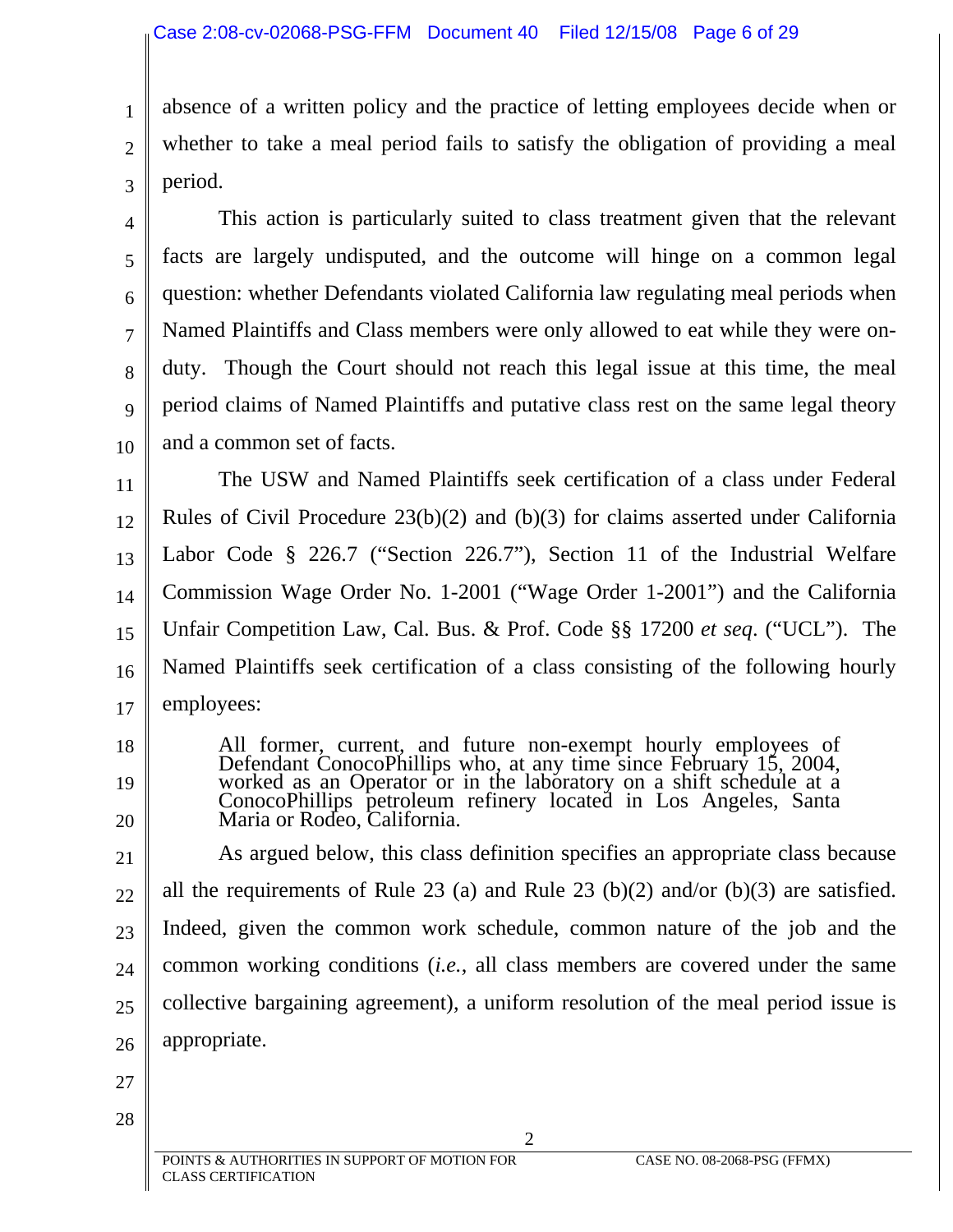<span id="page-6-0"></span>1

2

3

4

5

6

7

8

# **II. FACTUAL SUMMARY OF THE ACTION**

ConocoPhillips, an international oil company, owns and/or operates three petroleum refineries located in Los Angeles, Santa Maria, and Rodeo, California ("the Refineries"). *See* Class Action Complaint filed February 15, 2008 ("Compl.") at ¶ 9. The Refineries operate three-hundred and sixty-five days a year, twenty-four hours a day. Covarrubias Decl. at  $\P$  2 (Cantore Decl., Ex. B); Muto Decl. at  $\P$  3 (Cantore Decl., Ex. G); Bowman Decl. at ¶ 2 (Cantore Decl., Ex. E); Swader Decl. at  $\P$  4 (Cantore Decl. Ex. D); Prosser Depo. at 48 (Cantore Decl. Ex. H).<sup>[2](#page-6-1)</sup>

9 10 11 12 13 14 15 16 17 18 19 20 21 USW is a labor organization that represents employees in the state of California and, among other things, deals with employers concerning labor disputes, wages, rates of pay, hours of work and other terms and conditions of employment. Compl. at  $\P$  6, 6.1. USW represents all operations and laboratory employees that work at the Refineries. Muto Decl. at ¶ 2; Norris Decl. at ¶ 2 (Cantore Decl., Ex. F); Swader Decl. at ¶ 2. USW and ConocoPhillips are also parties to a series of collective bargaining agreements covering a bargaining unit of employees that are employed by ConocoPhillips at the Refineries. Compl. at ¶ 10; Collective Bargaining Agreement ("CBA") (Cantore Decl., Ex. A). All USW represented employees working at the Refineries, and all members of the proposed Class, work under the same collective bargaining agreement that sets forth the terms and conditions of employment for all covered employees. Prosser Depo. at 20:1-12; Norris Decl. at ¶ 2; Swader Decl. at ¶ 2.

22

23 24 25 26 Plaintiff Raudel Covarrubias is employed as an Operator at the Los Angeles ConocoPhillips refinery. Covarrubias Decl. at ¶ 1. Plaintiff Stephen Swader, Sr., is employed as an Operator at the Santa Maria ConocoPhillips refinery. Swader Decl. at ¶ 1. Plaintiff David Simmons is employed as an Operator at the Los Angeles refinery, though his most recent assignment is to act as the Union's Health & Safety

<span id="page-6-1"></span>27 28 3 <sup>2</sup> Patrick Prosser is the Human Resources Manager for Defendant ConocoPhillips.<br>ConocoPhillips designated Prosser to testify on its behalf as a corporate representative pursuant to Rule  $30(b)(6)$ , Fed. R. Civ. P.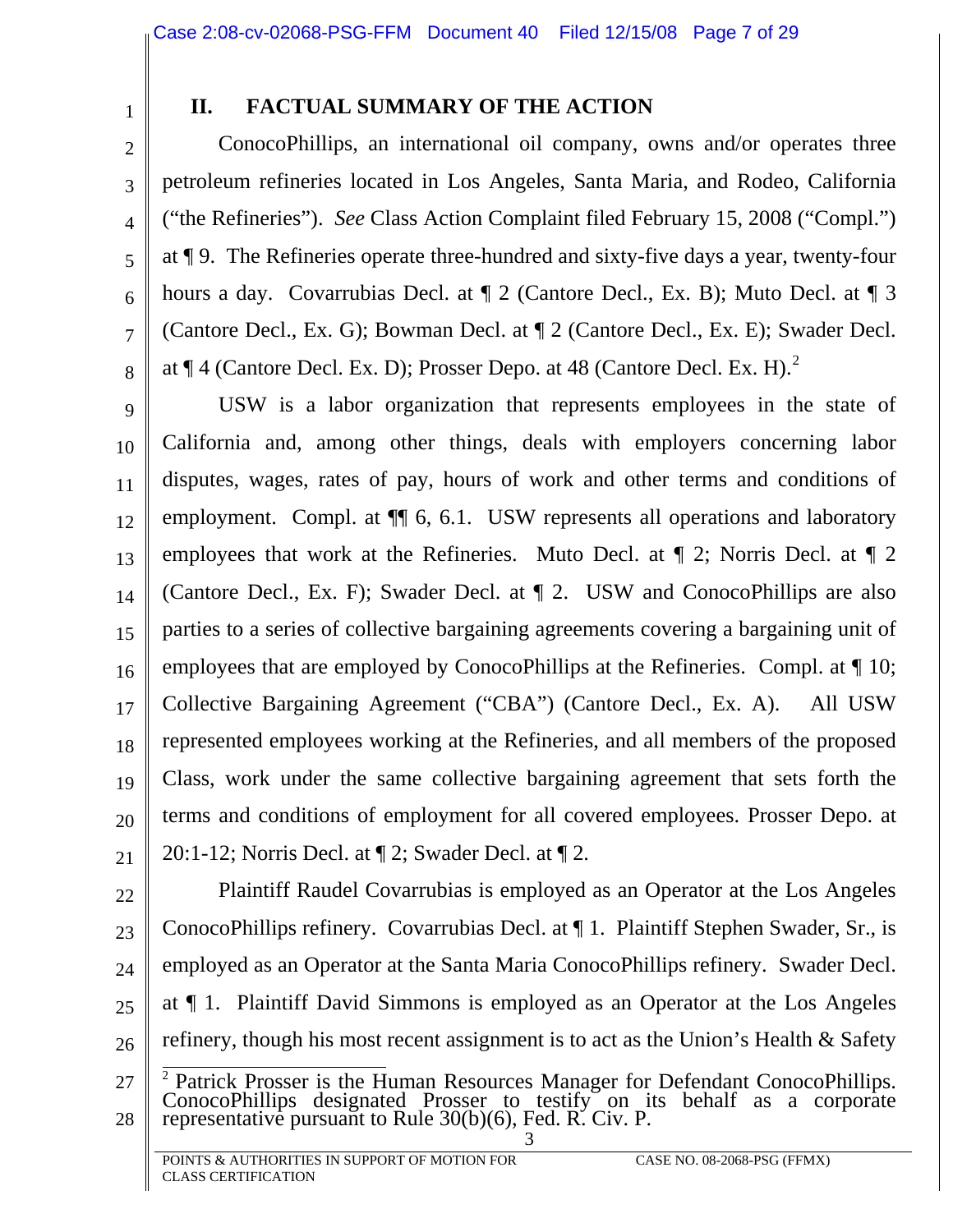1

2

3

Representative. Simmons Decl. at ¶ 1 (Cantore Decl., Ex. C). All Named Plaintiffs are current employees at one of the Refineries, are members of USW, and are "employees" as defined in Wage Order 1-2001. Compl. at ¶ 7.

4 5 6 7 8 9 10 11 12 13 14 15 Because the refining of crude oil at Defendant's facilities is a continuous production process, the Defendant needs employees to operate and/or monitor the process at all times. Prosser Depo. at 61-64. The collective bargaining agreement that covers Plaintiffs' employment at the Refineries contains an Operator job classification. Prosser Depo. at 21. Individuals working as Operators at the Refineries are "shift employees" or "shift workers" as that term is defined in the collective bargaining agreement. Norris Decl. at ¶ 3; Muto Decl. at ¶ 3. Although some Operators work eight hour shifts, most of the Operators work twelve hour shifts. Norris Decl. at ¶ 3; Covarrubias Decl. at ¶ 2; Bowman Decl. at ¶ 2; Muto Decl. at ¶ 3; Swader Decl. at ¶ 3; Prosser Depo. at 48. All Operators regardless of the duration of their shifts are treated the same way with respect to meal periods. Norris. Decl. at ¶ 3.

16 17 18 19 20 21 22 23 24 25 The twelve hour shifts are from 6:00 a.m. to 6:00 p.m. (Day Shift) and 6:00 p.m. to 6:00 a.m. (Night Shift). Muto Decl. at ¶ 2; Covarrubias Decl. at ¶ 3; Norris Decl. at ¶ 3; Simmons Decl. at ¶ 2; Swader Decl. at ¶ 3 Prosser Depo. 48-49. Operators working these shifts are paid for twelve hours of work during that period of time. Prosser Depo. at 49. ConocoPhillips keeps records of the Operators' time through a software program called Schedule Express which is integrated with a timekeeping system called SAP HR CATS. Prosser Depo. at 100-101. For each shift an Operator is scheduled to work, a supervisor will enter 12 hours into the SAP HR CATS timekeeping system and the Operator is paid for the all hours scheduled. Prosser Depo. at 101-102.

26 27 28 The general duties of Operators are the same at all of the Refineries. Prosser Depo. at 27-28; Bowman Decl. at ¶ 2. Although there are two types of Operators at the Refineries, Console or Board Operators and Field Operators, all Operators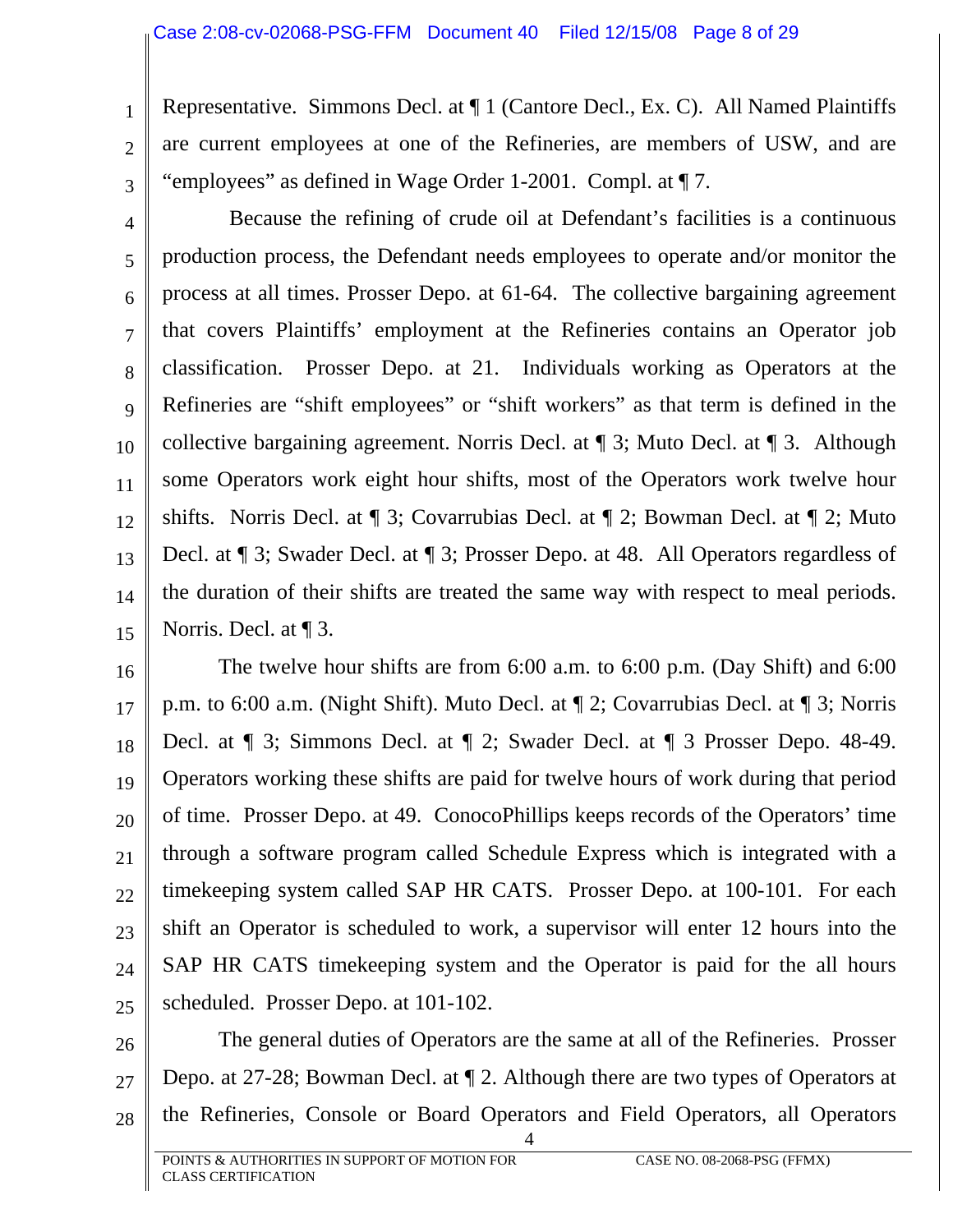1 2 3 4 5 6 7 8 9 10 11 monitor the same equipment and processes and they essentially conduct the same type of work. Prosser Depo. at 27-28; Muto Decl. at ¶¶ 5-7; Covarrubias Decl. at ¶¶ 3-4; Norris Decl. at ¶¶ 5-7; Swader Decl. at ¶ 6. All Operators are responsible for monitoring tank, tower and oil levels, temperatures for equipment and processes, flows for processes and lubrication, and pressure readings for different processes and equipment. Covarrubias Decl. at ¶ 3; Bowman Decl. at ¶ 2; Swader Decl. at ¶ 5; Muto Decl. at ¶ 4; Norris Decl. at ¶ 4. All Operators also make adjustments to processes and equipment as needed. Norris Decl. at ¶ 4; Covarrubias Decl. at ¶ 3; Simmons Decl. at ¶ 2; Muto Decl. at ¶ 4; Swader Decl. at ¶ 5. All Operators work out of a control building where they gather and work. Prosser Depo. at 59.

12 13 14 15 16 17 18 19 20 21 22 The main difference between Field Operators and Board Operators is that Board Operators monitor information and make adjustments to processes from a computer console while Field Operators normally make manual adjustments to the production process from the field. Norris Decl. at ¶¶ 5-6; Covarrubias Decl. at ¶¶ 3-4; Muto Decl. at ¶¶ 5-6; Swader Decl. at ¶¶ 6-7. Specifically, Board Operators remain within the control building facility and monitor the process from within that facility. Prosser Depo. at 59. Board Operators give direction to the Field Operators, directly or by radio. Prosser Depo. at 59. Field Operators and Board Operators constantly coordinate their activities and they work together as a team to ensure that the refining process is working efficiently. Muto Decl. at ¶ 7; Swader Decl. at ¶ 8; Simmons Decl. at ¶¶ 2-3; Covarrubias Decl. at ¶ 4; Norris Decl. at ¶ 6.

23 24 25 26 27 All Operators working a shift schedule are under the same shift supervision, have the same work rules applied to them, are covered under the same bargaining agreement and are treated the same with respect to meal periods. Muto Decl. at ¶ 7; Swader Decl. at ¶ 10; Norris Decl. at ¶ 9; Covarrubias Decl. at ¶ 6; Simmons Decl. at ¶ 4.

28

Operators remain "on duty" during the entirety of their shifts. Prosser Depo.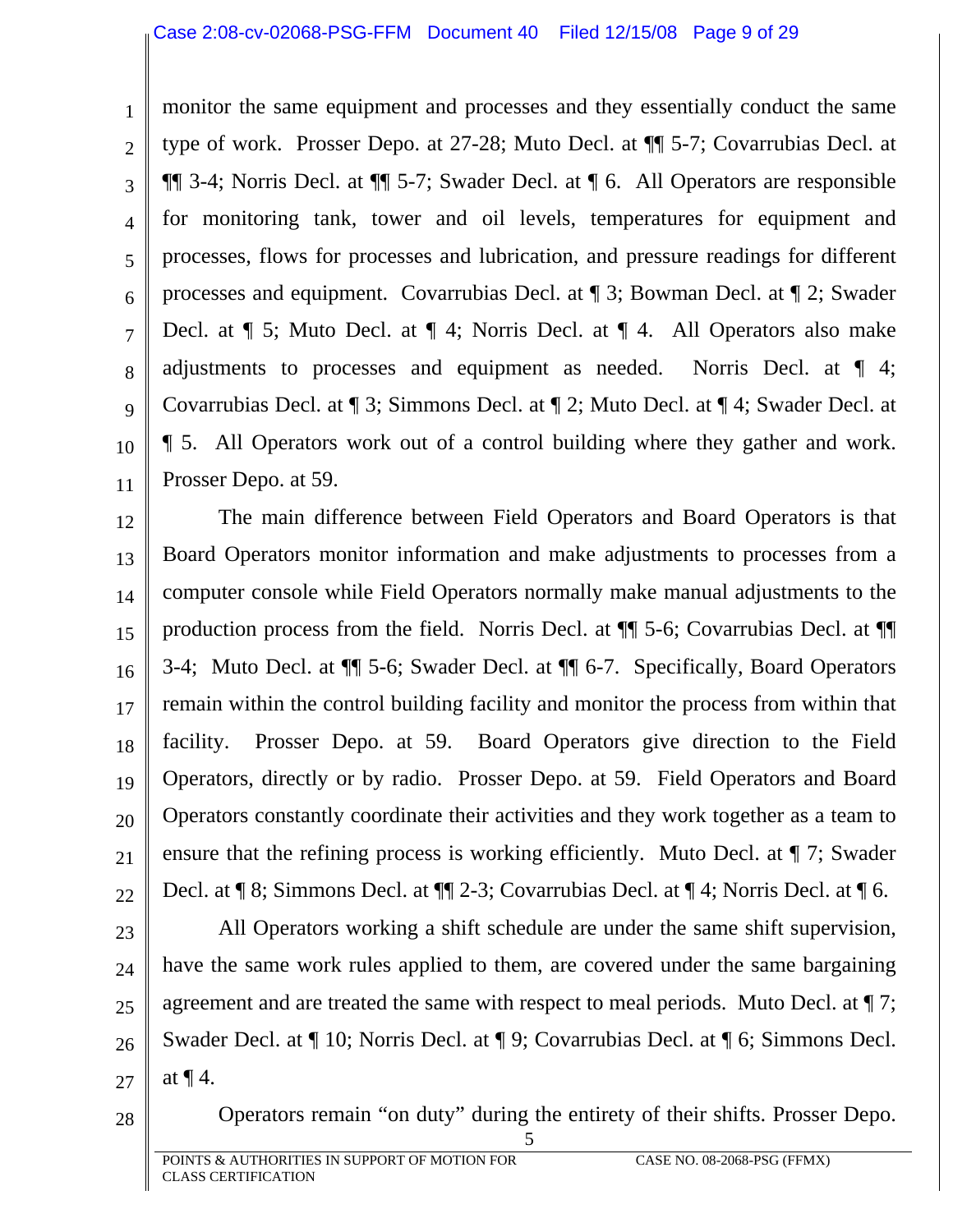1 2 3 4 5 6 7 8 9 10 11 12 at 62; Muto Decl. at ¶ 9; Swader Decl. at ¶ 11; Norris Decl. at ¶ 10; Bowman Decl. at ¶ 3; Simmons Decl. at ¶ 5; Covarrubias Decl. at ¶ 6. Operators are also in constant "radio communication" throughout their shift so that they can respond to any problems that arise during their shift. Prosser Depo. at 66. Operators have responsibility to stay "in communication" during their shift, and are expected to have a radio with them. Prosser Depo. at 83, 95. Operators are subject to discipline for not responding to their radio. Prosser Depo. at 94. Operators must remain within their units during the entirety of their shifts unless they are given permission to leave the unit by the head operator. Prosser Dep. at 61-63, 109-110. Therefore, Operators are not allowed to leave the Refinery or even their units to take a meal break. Prosser Dep. at 62-64. Rather, if and when operators eat during their shifts, they are required to eat in their unit. Prosser Dep. at 62-64.

13 14 15 16 In addition, there are audible alarms set up on the consoles that indicate that something in the refining process may need attention. Prosser Depo. at 78. Operators must respond to these alarms to determine if something in the refining process does, in fact, need attention. Prosser Depo. at 78.

17 18 19 20 21 22 23 24 25 26 27 28 Every control building facility has kitchen facilities and an eating area in their work environment where they can eat, and the Operators decide if and when they will eat during their shift. Prosser Depo. at 68, 73, 125, 143. However, because Operators are on duty throughout the entirety of their shift, ConocoPhillips does not provide Operators with a 30 minute meal period during which they are relieved of all duties and no one ever actually times how long an operator gets to eat a meal. Muto Decl. at ¶ 9; Norris Decl. at ¶ 10; Covarrubias Decl. at ¶ 8; Simmons Decl. at ¶ 5; Swader Decl. at ¶ 13; Prosser Depo. at 81. There is no "formalized procedure" for providing Operators with either a first or second meal period. Prosser Depo. at 122. Operators working a twelve hour shift receive neither a first nor second meal period during which they are relieved of all duties. Muto Decl. at ¶ 9; Norris Decl. at  $\P$  10; Bowman Decl. at  $\P$  3; Simmons Decl. at  $\P$  5; Swader Decl. at  $\P$  11;

6

POINTS & AUTHORITIES IN SUPPORT OF MOTION FOR CASE NO. 08-2068-PSG (FFMX) CLASS CERTIFICATION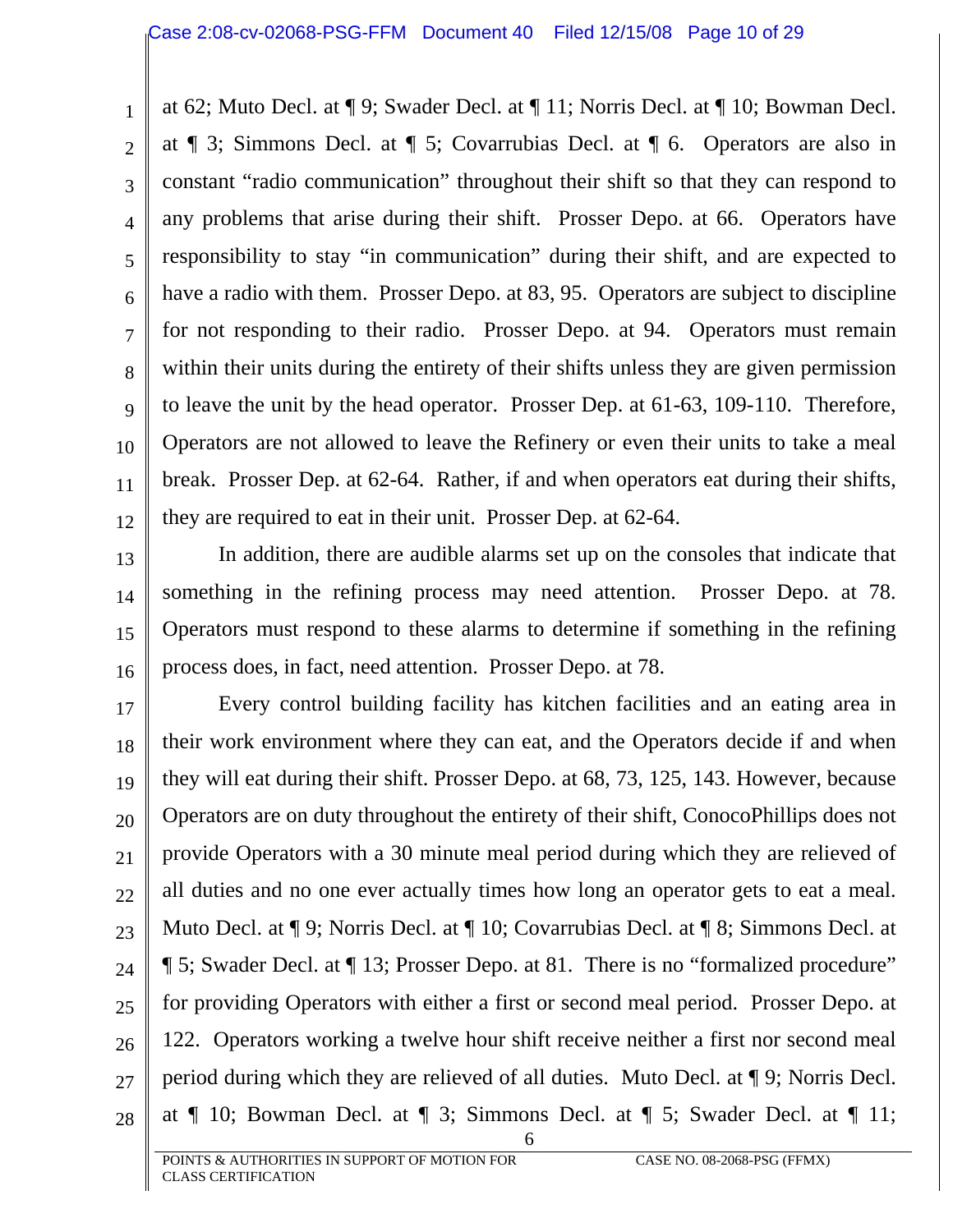1 2 3 4 5 6 7 8 9 10 11 Covarrubias Decl. at ¶ 8. Operators working an eight hour shift do not receive a 30 minute meal period during which they are relieved of all duties. Muto Decl. at  $\P$ 9; Norris Decl. at ¶ 10; Simmons Decl. at ¶ 5; Swader Decl. at ¶ 11; Covarrubias Decl. at ¶ 8. No written policy exists that sets forth a meal period for Operators, ConocoPhillips does not keep any records of when Operators eat during their shifts, and there is no practice or custom of providing Operators with a 30 minute meal period during which they are relieved of all duties. Muto Decl. at ¶ 9; Swader Decl. at ¶ 12; Norris Decl. at ¶ 10; Covarrubias Decl. at ¶ 8; Bowman Decl. at ¶ 3; Simmons Decl. at ¶ 5; Prosser Depo. at 115. There is no Operator at any of the Refineries whose job it is to relieve Operators for meal periods. Prosser Depo. at 86-87.

12 13 14 15 16 17 18 19 20 21 All Operators are supervised by area supervisors or foremen. Muto Decl. at ¶ 8; Covarrubias Decl. at ¶ 7; Norris Decl. at ¶ 8 Swader Decl. at ¶ 9. There are no separate lines of supervision of Field and Console Operators and the supervisors apply the same work rules to all Operators. Muto Decl. at ¶ 8; Covarrubias Decl. at ¶¶ 6-7; Norris Decl. at ¶ 8; Swader Decl. at ¶ 9; Simmons Decl. at ¶ 4. These supervisors do not provide Operators with a 30 minute meal period during which they are relieved of all duties. Muto Decl. at ¶ 9; Swader Decl. at ¶ 11. These supervisors are not instructed to designate a time for during with employees must take breaks and meal period as the employees take their meal breaks when they find it convenient for themselves. Prosser Depo. at 143.

22 23 24 25 26 27 Laboratory employees manage the quality control of the refinery process. Prosser Depo. at 32. Laboratory employees will analyze the samples that are provided to them by Operators and run tests on those samples in the laboratories that are on-site. Prosser Depo. at 32. Laboratory employees working a "shift schedule", or a twelve hour shift, work from 6:00 a.m. to 6:00 p.m. and are paid for twelve hours of work. Prosser Depo. at 47, 51, 88-89.

7

ConocoPhillips has not requested that any collective bargaining unit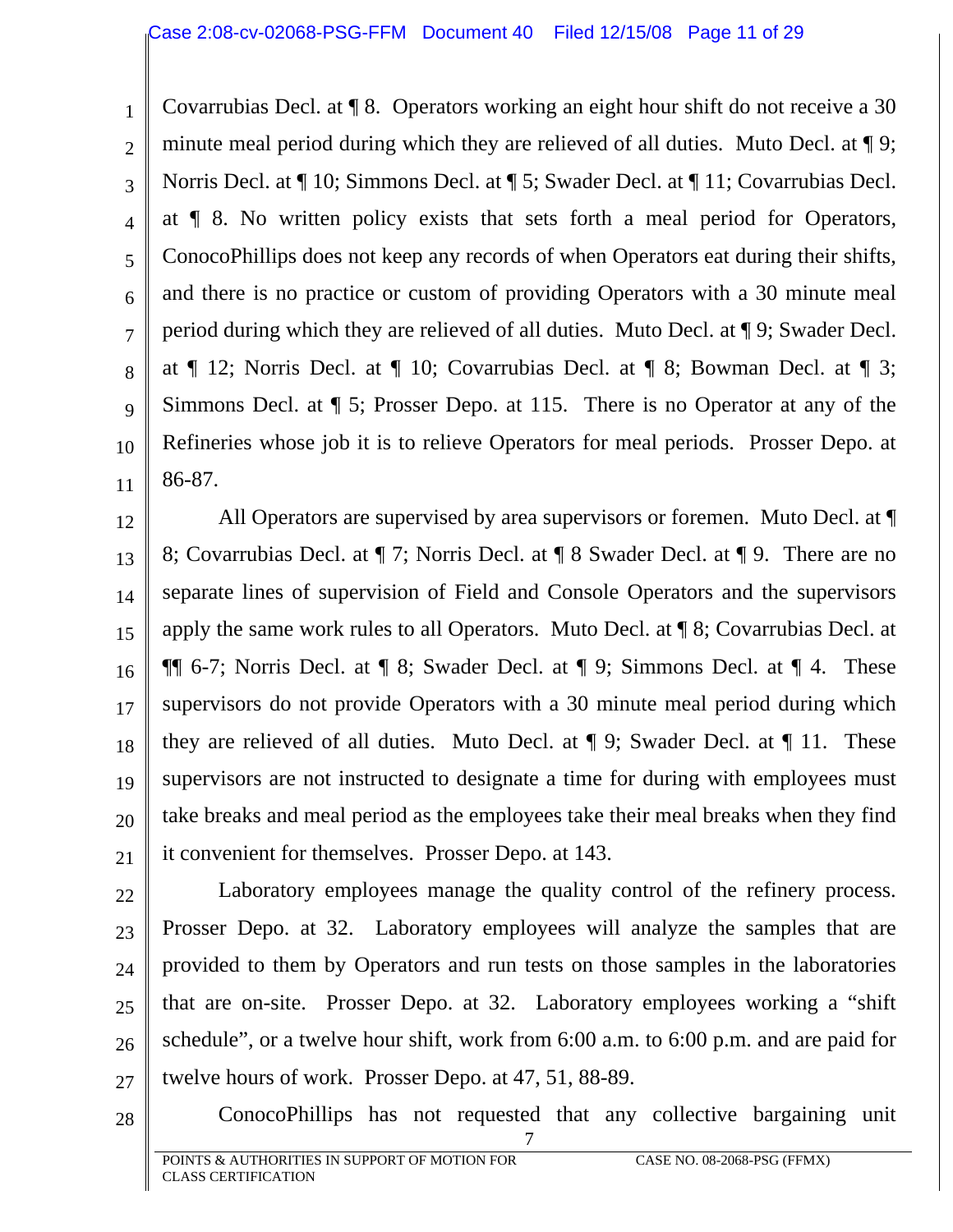employees sign a document waiving any meal period or agreeing to an "on duty" or "on the job" meal period. Muto Decl. at ¶ 11; Covarrubias Decl. at ¶ 10; Swader Decl. at ¶ 14; Norris Decl. at ¶¶ 11-12. ConocoPhillips and USW have never entered into an agreement regarding "on duty" meal periods. Muto Decl. at  $\P$  12; Swader Decl. at ¶ 15. No Refinery employees have ever signed any agreement to waive meal periods. Prosser Depo. at 132-133. ConocoPhillips does not post any wage orders at the Refineries. Prosser Depo. at 135.

**III. ARGUMENT** 

# **A. Standards for Deciding This Motion**

10 11 12 13 14 15 16 17 18 19 20 In ruling on a motion for class certification the district court must consider whether the party seeking class certification can establish the Rule 23 requirements, but any issues relating to "the ultimate merits of the case … 'should properly be addressed by a jury considering the merits rather than a judge considering class certification.'" *Dukes v. Wal-Mart, Inc.* ("*Dukes II*"), 509 F.3d 1168, 1177-78 (9th Cir. 2007) (quoting *Dukes v. Wal-Mart Stores, Inc.*, 222 F.R.D. 137, 166 (N.D. Cal. 2004)). However, evidence which "relates to the underlying merits of the case" can only be considered by the Court at the class certification stage to the extent that such evidence also "goes to the requirements of Rule 23." *Id*. at 1177 n.2. Applying these standards, the alleged facts and evidence supporting the claims demonstrate that this case is well-suited for resolution on a class-wide basis.

21

<span id="page-11-0"></span>1

2

3

4

5

6

7

8

9

#### **B. The Proposed Class Meets All the Requirements of Rule 23**

22 23 24 25 26 27 Under Rule 23, the Court should certify a proposed class when the class meets all the prerequisites of Rule 23(a)—numerosity, commonality, typicality, and adequacy of representation—and at least one of the requirements of Rule 23(b). All four Rule 23(a) prerequisites and the requirements for class certification under Rule  $23(b)(2)$  and  $(b)(3)$  are satisfied in this case. Because class certification is permissible under both of these sub-parts, the Court may choose to order certification under 23(b)(2) and (b)(3), or just one of those provisions. *In re* 

8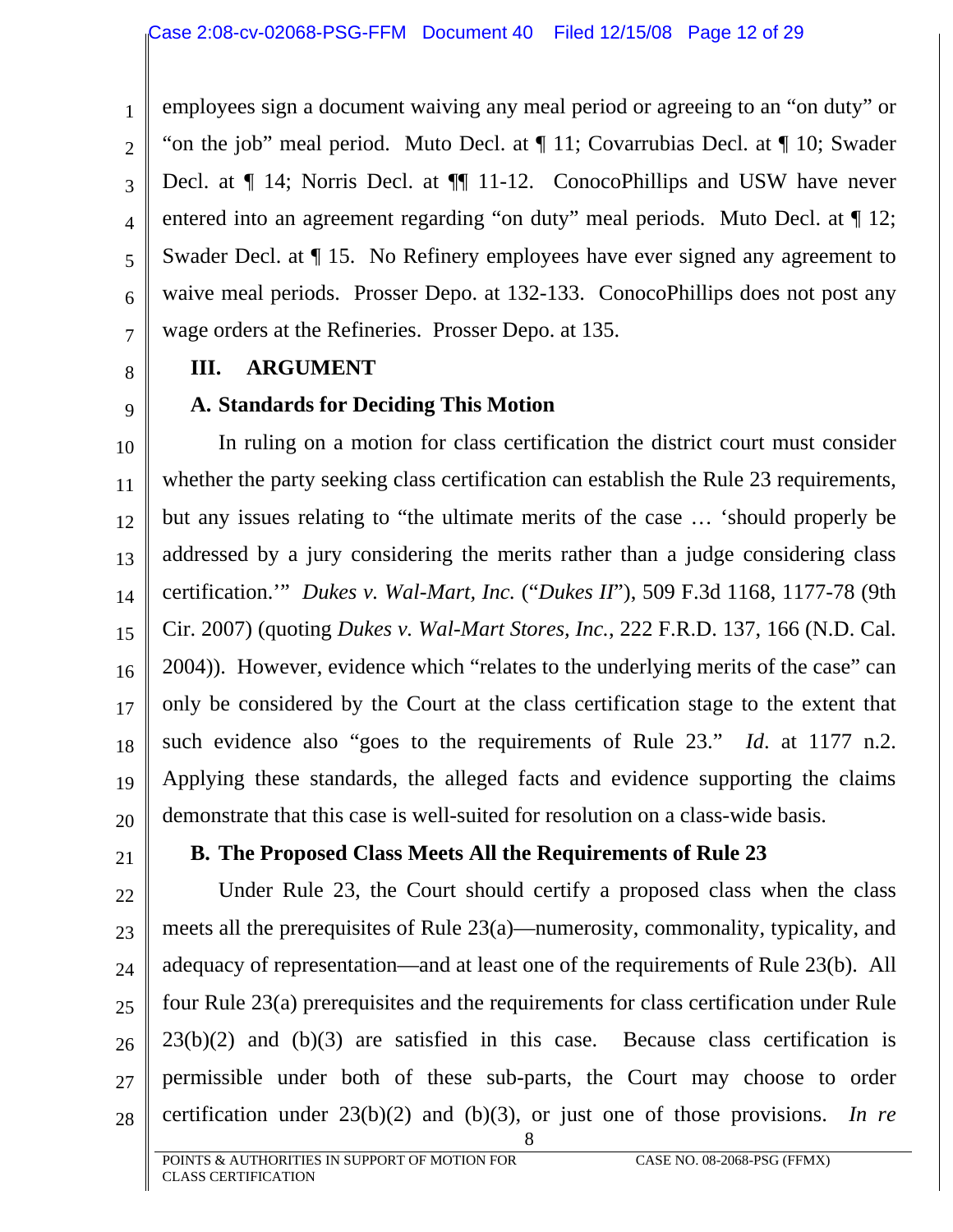*NASDAQ Market-Makers Antitrust Litig.*, 169 F.R.D. 493, 515 (S.D.N.Y. 1996) (dual certification is permissible). $3$ 

3

2

<span id="page-12-0"></span>1

#### **1. Numerosity**

4 5 6 7 8 9 10 Rule 23(a)(1) requires that the class be "so numerous that joinder of all members is impracticable." However, "[i]mpracticability does not mean 'impossibility', but only the difficulty or inconvenience in joining all members of the class." *Harris v. Palm Springs Alpine Estate, Inc.*, 329 F.2d 909, 913-14 (9th Cir. 1964). Plaintiff need not state the exact number of potential class members and a specific minimum number is not required. *Arnold v. United Artists Theater Circuit, Inc.*, 158 F.R.D. 439, 448 (N.D. Cal. 1994).

11 12 13 14 15 16 17 18 19 There are approximately six hundred (600) members in the proposed Class. Prosser Depo. at 112. Therefore, the size of the Class makes joinder impracticable. *See Maddock v. KB Homes, Inc.*, 248 F.R.D. 229, 237 (C.D. Cal. 2007) (numerosity requirement satisfied where class consisted of "at minimum" 100 employees); *Jimenez v. Domino's Pizza*, 238 F.R.D. 241, 247 (C.D. Cal. 2006) (numerosity present where class consists of 160 employees); *Wang v. Chinese Daily News, Inc.*, 231 F.R.D. 602, 607 (C.D. Cal. 2005) (numerosity present where "joinder is impractical based solely on the fact that there are over one hundred putative class members").

20

#### **2. Commonality**

<span id="page-12-1"></span>21 22 23 24 25 26 27 28 9 Rule 23(a)(1) requires that "there are questions of law or fact common to the class." "Commonality focuses on the relationship of common facts and legal issues among class members." *Dukes II*, 509 F.3d at 1117.The commonality requirement <sup>3</sup>When ordering dual certification, the Court can either certify separate  $23(b)(2)$  and <sup>3</sup>When ordering dual certification, the Court can either certify separate 23(b)(2) and 23(b)(3) classes, with the 23(b)(2) class being mandatory and the 23(b)(3) class receiving class notice and an opportunity to opt out opportunity to opt out of the case ("composite certification"). *Molski v. Gleich*, 318 F.3d 937, 947 (9th Cir. 2003) (court has discretionary authority to order notice and<br>opportunity to opt out when certifying class under 23(b)(2)); *Fisher v. Virginia*<br>*Elec. and Power Co.*, 127 F.R.D. 201, 214 (E.D. Va. 2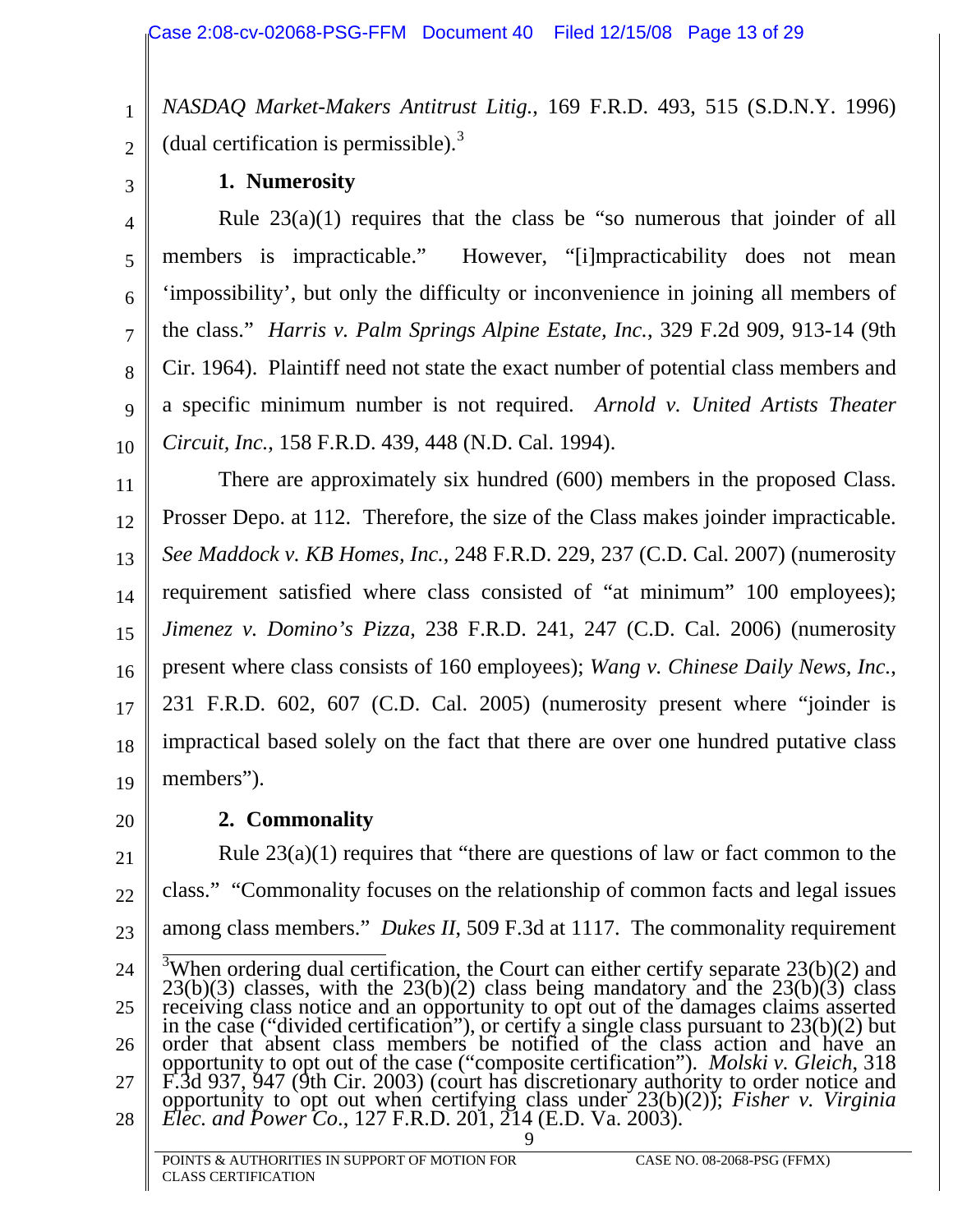<span id="page-13-0"></span>1 2 3 4 5 6 is generally construed liberally as the existence of only a few common legal and factual issues may satisfy the requirement. *Jordan v. County of Los Angeles*, 669 F.2d 1311, 1320 (9th Cir. 1982) This requirement is "qualitative rather than quantitative," *Dukes II*, 509 F.3d at 1177, as "there must only be one single issue common to the class." *Slaven v. BP Am., Inc.*, 190 F.R.D. 649, 655 (C.D. Cal. 2000).

7 8 9 10 Each class member was employed in one of Defendant's Refineries and was not provided with meal periods as required under California law. As such, there are numerous questions of law and fact common to the Class including, *inter alia*, the following:

11 12 a. Whether Defendant failed to provide Named Plaintiffs and members of the Class with meal periods in accordance with California law;

13 14 15 b. Whether Defendant failed to provide Named Plaintiffs and members of the Class with meal periods in accordance with California law when Named Plaintiffs and members of the class are on duty during the entirety of their shift;

16 17 18 c. Whether Defendant maintains or has maintained common policies that failed to properly compensate Named Plaintiffs and members of the Class for missed meal periods;

19 20 21 d. Whether the Defendants failed to keep accurate records of the meal periods provided to Named Plaintiffs and members of the class in accordance with applicable California law; and

- 22 23 e. Whether the Plaintiffs and Class members are entitled to an injunction requiring Defendant to adopt a meal period policy consistent with California law.
- 24

## **3. Typicality**

25 26 27 28 Rule  $23(a)(3)$  requires that "the claims or defenses of the representative parties be typical of the claims or defenses of the class." This requirement is satisfied if the representatives' claims "are reasonably coextensive with those of absent class members [as] they need not be substantially identical." *Hanlon v.* 

10

POINTS & AUTHORITIES IN SUPPORT OF MOTION FOR CASE NO. 08-2068-PSG (FFMX) CLASS CERTIFICATION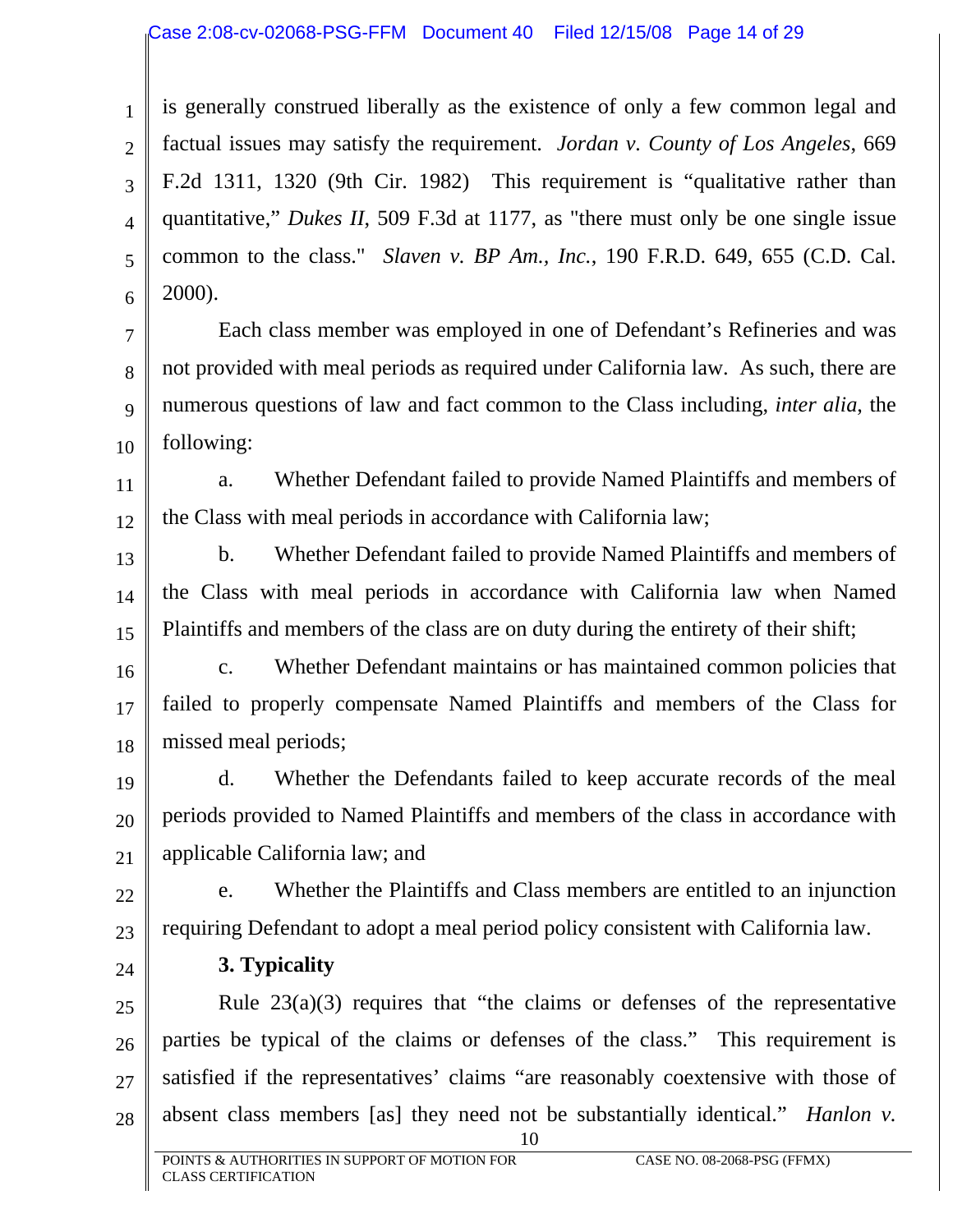<span id="page-14-0"></span>2 3 4 *Chrysler Corp.*, 150 F.3d 1011, 1020 (9th Cir. 1998). As long as both the plaintiffs' and Class members' claims arise from the same course of conduct and are based on the same legal theory, typicality is shown. *O'Connor v. Boeing N. Am., Inc.*, 184 F.R.D. 311, 332 (C.D. Cal. 1998).

# 5

1

6

# **a. Named Plaintiffs' Claims and Defenses are Typical of the Claims or Defenses of the Class.**

7 8 9 10 11 12 13 14 15 16 17 18 19 Named Plaintiffs' claims are based upon the same facts and legal theories as the claims of all Class members. As set forth in the Complaint and the accompanying Declarations, Plaintiffs' claims and those of the Class members are all based on allegations that the Defendant did not provide them with meal periods as required under California law. These allegations fall into two groups. First, the Named Plaintiffs work or have worked as operators during the relevant period. The undisputed testimony is that during the class period, all class members worked a continuous shift *(i.e.*, there was no unpaid period during the shift).<sup>[4](#page-14-1)</sup> As operators, the Named Plaintiffs (like all class members) worked continuous 12 hour shifts and were required to eat meals while on duty. Thus, if Defendant's conduct violates the meal period requirement because it failed to provide a 30 minute meal period during which the Named Plaintiffs and Class members were off duty, then Named Plaintiffs and other Class members suffered the same injury.

20 21 22 23 24 25 Second, it is undisputed that the Defendant did not take affirmative steps to provide Named Plaintiffs and Class members with a 30 minute meal period. The Defendant simply allows the Named Plaintiffs and Class members to determine at their discretion whether to eat a meal during the shift. There is no effort to track whether employees are taking meal periods or to provide relief so that employees can take a meal period. If the failure to affirmatively provide a meal period

<span id="page-14-1"></span><sup>27</sup>  28 11  $4$  This is in marked contrast to the normal schedule that maintenance employees worked during the class period. Under the collective bargaining agreement, maintenance employees and all day employees have a 30 minute unpa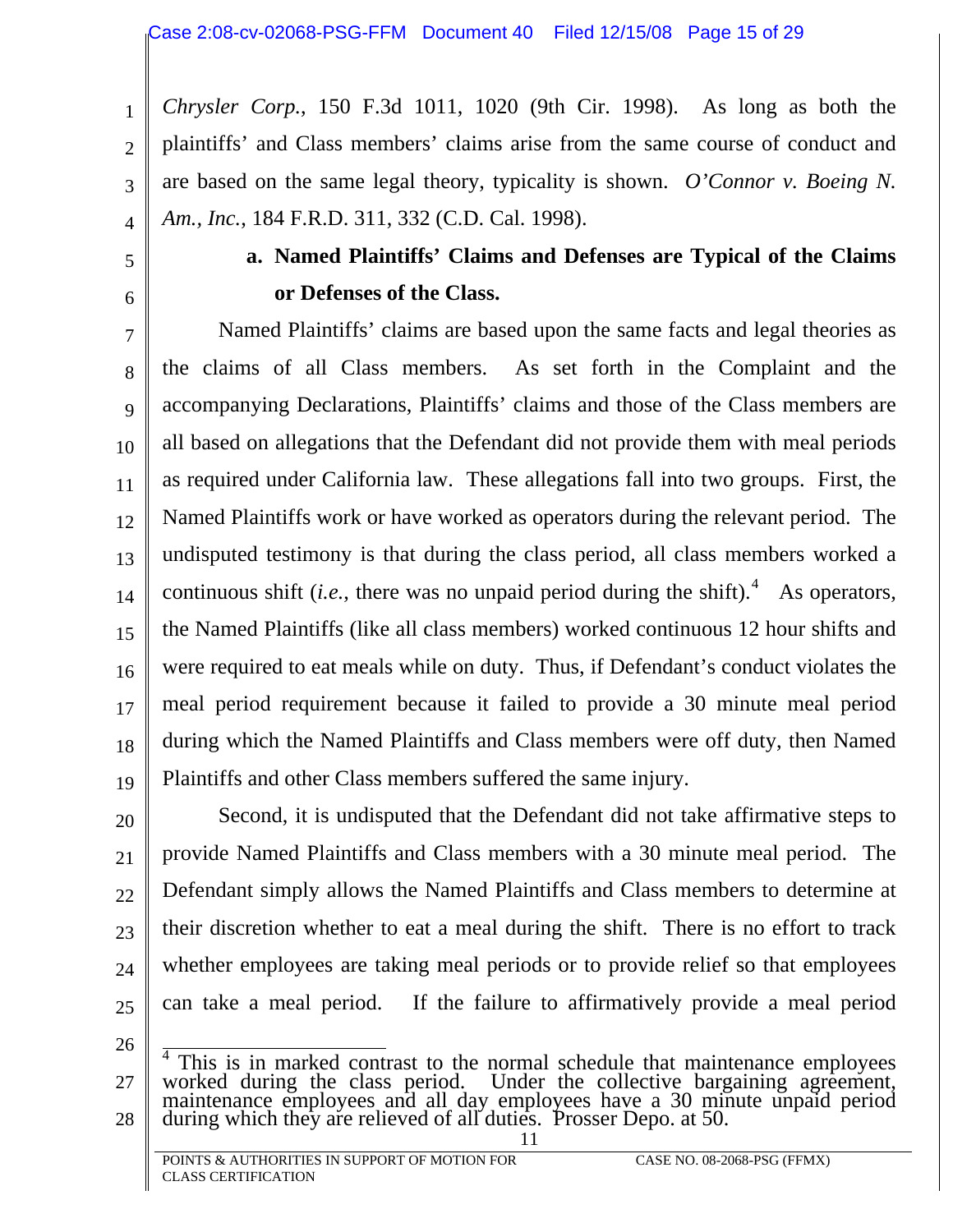violates California's meal period statute, then the Named Plaintiffs and Class members have suffered the same injury.

3 4 5 6 7 8 9 Finally, if Named Plaintiffs prove Defendant is liable, they are entitled to the same remedies to which all Class members are entitled under the relevant California statutes and any injunctive relief will affect them in a similar manner. As each Class member's claims arise from the same course of factual events and involve similar legal arguments to establish Defendant's liability, plaintiffs clearly satisfy the typicality requirement. *Armstrong v. Davis*, 275 F.3d 849, 868 (9th Cir. 2001).

10

11

<span id="page-15-0"></span>1

2

# **b. USW, as an Organizational Plaintiff, Meets the Typicality Requirements for Certification**

12 13 14 15 16 17 18 19 20 21 22 23 24 25 26 27 28 12 USW, as an organizational plaintiff, meets the typicality requirement for class certification. A Union has standing to sue as a representative of union members, and the fact that USW is not, strictly speaking, a "member" of the class does not prevent the union from satisfying the typicality requirement. *Social Servs. Union, Local 535, Serv. Employees Int'l. Union, AFL CIO v. County of Santa Clara*, 609 F.2d 944 (9th Cir. 1979) (union met requirements to serve as class representative for class of union employees bringing claims for sex and wage discrimination); *California Rural Legal Assistance v. Legal Services Corp.*, 727 F. Supp. 553, 554-55 (N.D. Cal. 1989). USW meets the typicality requirements because it has general associational standing. Any organization (including a labor union) has association standing where: (1) its members would otherwise have standing to sue in their own right, (2) the interests it seeks to protect are germane to the organization's purpose, and (3) neither the claim asserted nor the relief requested requires the participation of individual members in the lawsuit. *Hunt v. Wash. State Apple Adver. Comm'n.*, 432 U.S. 333, 343 (1977); *Associated Builders and Contractors, Inc. v. San Francisco County Bldg. & Constr. Trades Counsel*, 87 Cal. Rptr. 2d 654, 659 (Cal. 1999) (citing *Brotherhood of Teamsters v.*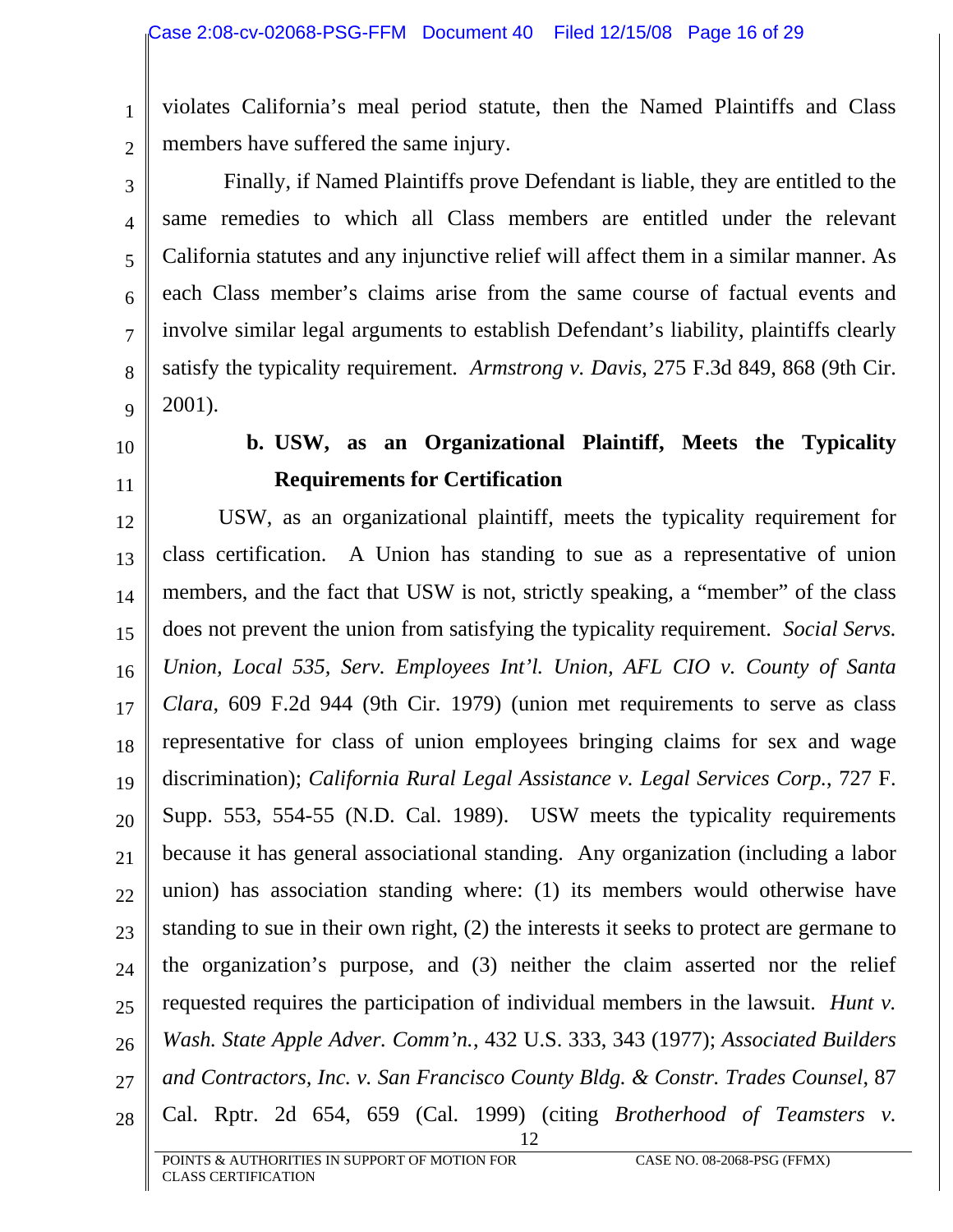*Unemployment Ins. Appeals Bd.*, 190 Cal. App. 3d 1515, 1522 (1987) as the basis for adopting the *Hunt* associational standing test as California's associational standing test).

3

1

2

4 5 6 7 8 9 10 11 12 13 14 In *Teamsters*, the court held that the union met the associational standing test set forth in *Hunt* and was allowed to pursue a lawsuit challenging the denial of unemployment benefits to their members. 190 Cal. App. 3d at 1518. The court reasoned that the first prong of the *Hunt* test was satisfied because the members would clearly have had standing to make such a challenge. *Id.* at 1522. The court then reasoned that benefiting union members was necessarily germane to the interests of the unions, and that therefore the second prong of the *Hunt* test was likewise satisfied. *Id*. The court then found that the third prong too was satisfied because the remedy that union was seeking did not require individual participation. *Id*. at 523. The court therefore concluded that the unions had associational standing to pursue the action. *Id*.

15 16 17 18 19 20 21 22 23 The USW has associational standing to pursue their members' claims in this case because it satisfies the *Hunt* test. As in *Teamsters*, the first two prongs are easily satisfied because the USW's members would have standing to file a Section 226.7 claim and USW is acting for the member's benefit which is necessarily germane to USW's interest. Likewise, here the "no participation of individual plaintiffs required" prong is also satisfied. The monetary relief the USW seeks can be proven without individual participation by simply applying the predetermined damage prescribed by section 226.7 (one hour pay per missed meal period) to ConocoPhillips own employment records.<sup>[5](#page-16-0)</sup>

<span id="page-16-0"></span><sup>24</sup>  25 26 27 28 5 In *United Union Roofers*, the Court held that the third prong of the *Hunt* test could not be satisfied because the proof of monetary damages would require "individual Union members [to] participate at the proof of damages stage." *United Union*  Roofers v. Ins. Corp. of Am., 919 F.2d 1398, 1400 (9th Cir. 1990). However, the court held that "courts have not generally declared a *per se* rule against granting an association standing to seek money damages." Id. Unlik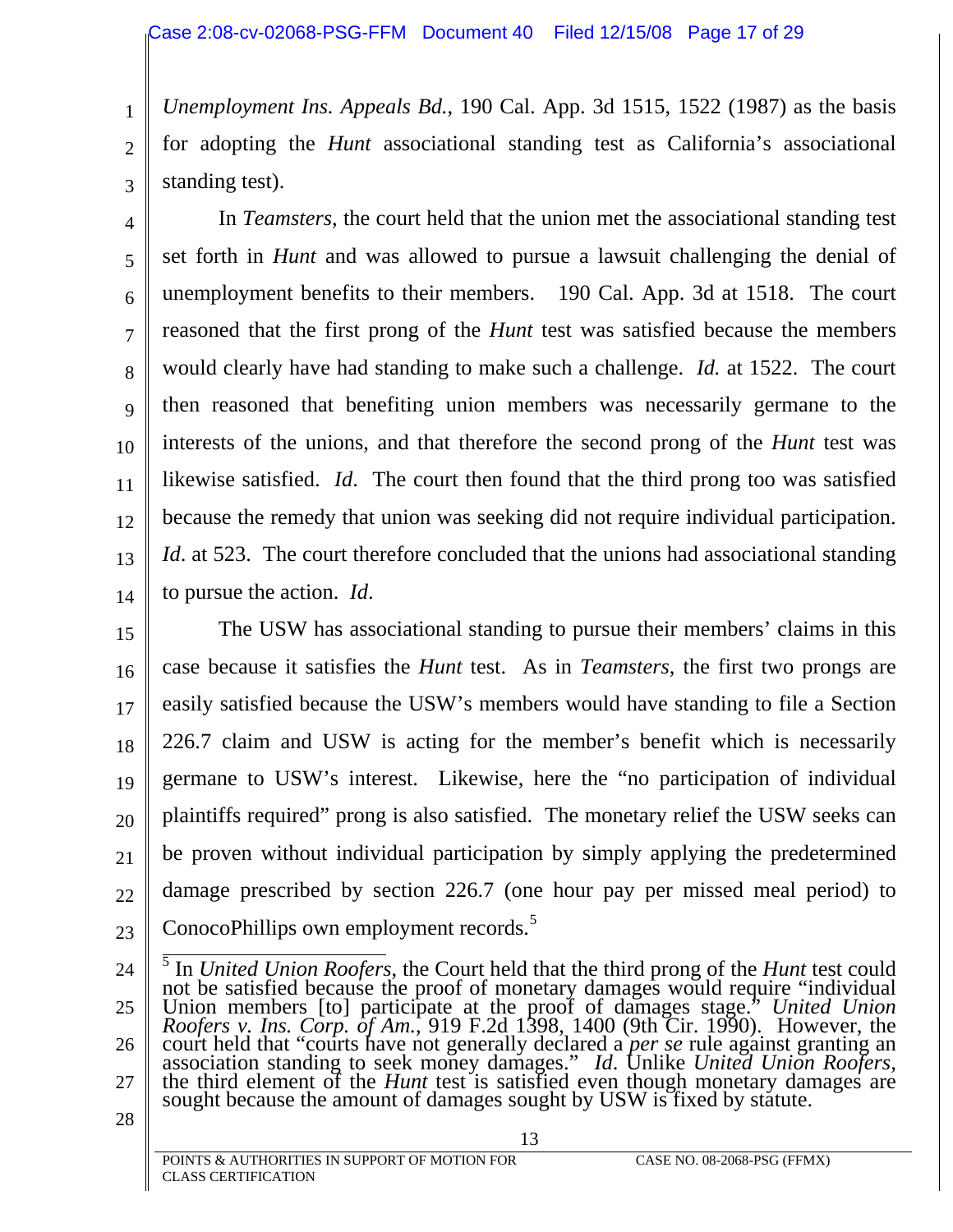<span id="page-17-0"></span>1 2

# **c. Typicality is Satisfied Where Injunctive and Declaratory Relief is Sought**

3 4 5 6 7 8 9 10 11 12 The typicality requirement is also satisfied in a case like this one, where injunctive and declaratory relief is a significant component of the case. Obtaining equitable relief is an important component of this litigation, particularly in terms of declaring the rights and responsibilities of the parties under their obligations pursuant to the UCL. *See Nicholson v. Williams*, 205 F.R.D. 92, 99 (E.D.N.Y. 2001) ("Typicality may be assumed where the nature of the relief sought is injunctive and declaratory.") This is true even where, as here, the relief sought includes a damages component. *See Dukes II*, 509 F.3d at 1186-89 (holding that the size of plaintiffs' damages request and request for back-pay did not undermine plaintiffs' claim that injunctive and declaratory relief predominate).

13

#### **3. Adequacy of Representation**

14 15 16 17 18 Rule 23(a)(3) permits class certification if "the representative parties will fairly and adequately represent the interests of the class." This element of class certification has two parts: (1) the plaintiffs' interests must not conflict with those of absent class members, and (2) counsel for plaintiffs must vigorously prosecute the action on behalf of the class. *Dukes II*, 509 F.3d at 1185.

19 20 21 22 23 24 25 There are no irreconcilable conflicts of interest or antagonistic interests between Plaintiffs, counsel and Class members. Plaintiffs and each Class member have a strong interest in establishing Defendant's liability and determining whether Defendant violated California law by failing to provide Named Plaintiffs and members of the class with meal periods as required by California law. All Class members share interests both in being compensated for unpaid wages and in deterring such conduct in the future.

26 27 28 USW also meets the adequacy of representation requirement. The Ninth Circuit has held a union to be adequate class representative. *See Social Services Union, Local 535*, 609 F.2d at 947. Here, USW has the same interest as Named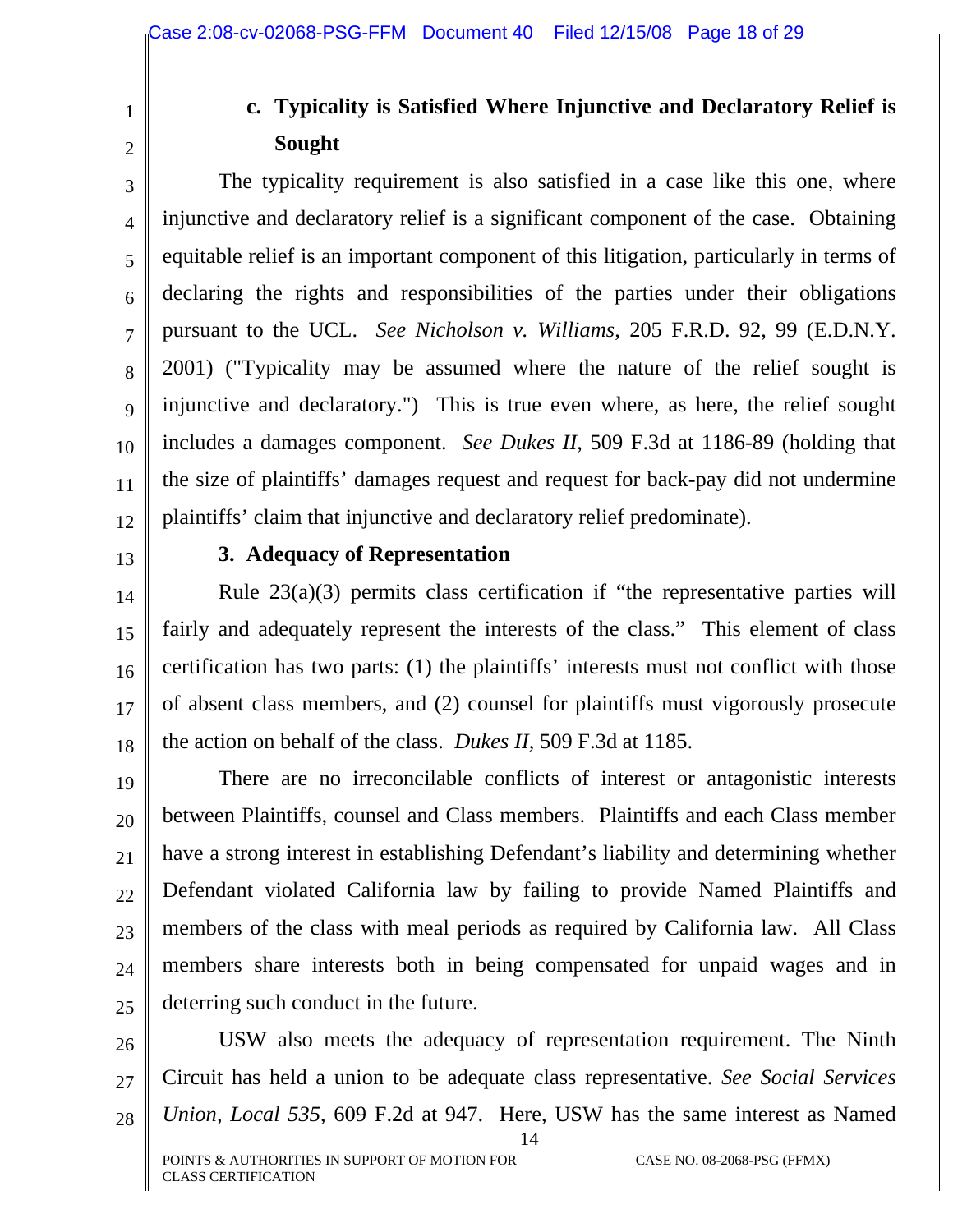Plaintiffs in vigorously prosecuting this action to obtain a favorable judgment that ConocoPhillips has violated California law regarding meal breaks. *See e.g., id.* at 948 (holding union adequate representative of class of employees female employees suing for sex and wage discrimination even though union had both male and female employees given that the union had consistently sought equal pay for equal work on behalf of its members, and there was no evidence of conflict between the economic interests of male and female union members). Likewise, USW does not have any conflicts which would prohibit it from acting as a class representative.

9 10 11 Since there is no evidence that this lawsuit is collusive or of any substantial antagonism between the Class members, Plaintiffs are adequate class representatives. *Crawford v. Honig*, 37 F.3d 485, 487 (9th Cir. 1994)

12 13 14 15 16 17 18 Plaintiffs have also retained highly capable counsel with extensive experience in prosecuting class litigation and/or labor and employment litigation. *See* Cantore Decl. at ¶¶ 10-11 and the firms resumes attached thereto (Cantore Decl., Exs. I & J). All Plaintiffs' counsel meet the requirements of Rule 23(g). Plaintiffs' counsel have shown they are capable of, and have committed substantial resources to, representing the Class and are fully committed to vigorously prosecute this action on the Class' behalf. Cantore Decl. at ¶¶ 10-11.

19

<span id="page-18-0"></span>1

2

3

4

5

6

7

8

## **C. Certification is Warranted Under Rule 23(b)(3)**

20 21 22 23 24 Once the requirements of Rule 23(a) are satisfied, Rule 23(b)(3) permits class certification if "the court finds that the questions of law or fact common to class members predominate over any questions affecting only individual members, and that a class action is superior to other available methods for fairly and efficiently adjudicating the controversy." Both these requirements are satisfied in this action.

25

## **1. Common Issues Predominate**

26 27 28 The Rule 23(b)(3) predominance inquiry tests whether the proposed class is "sufficiently cohesive to warrant adjudication by representation." *Local Joint Executive Bd. of Culinary/Bartender Trust Fund v. Las Vegas Sands, Inc.*, 244 F.3d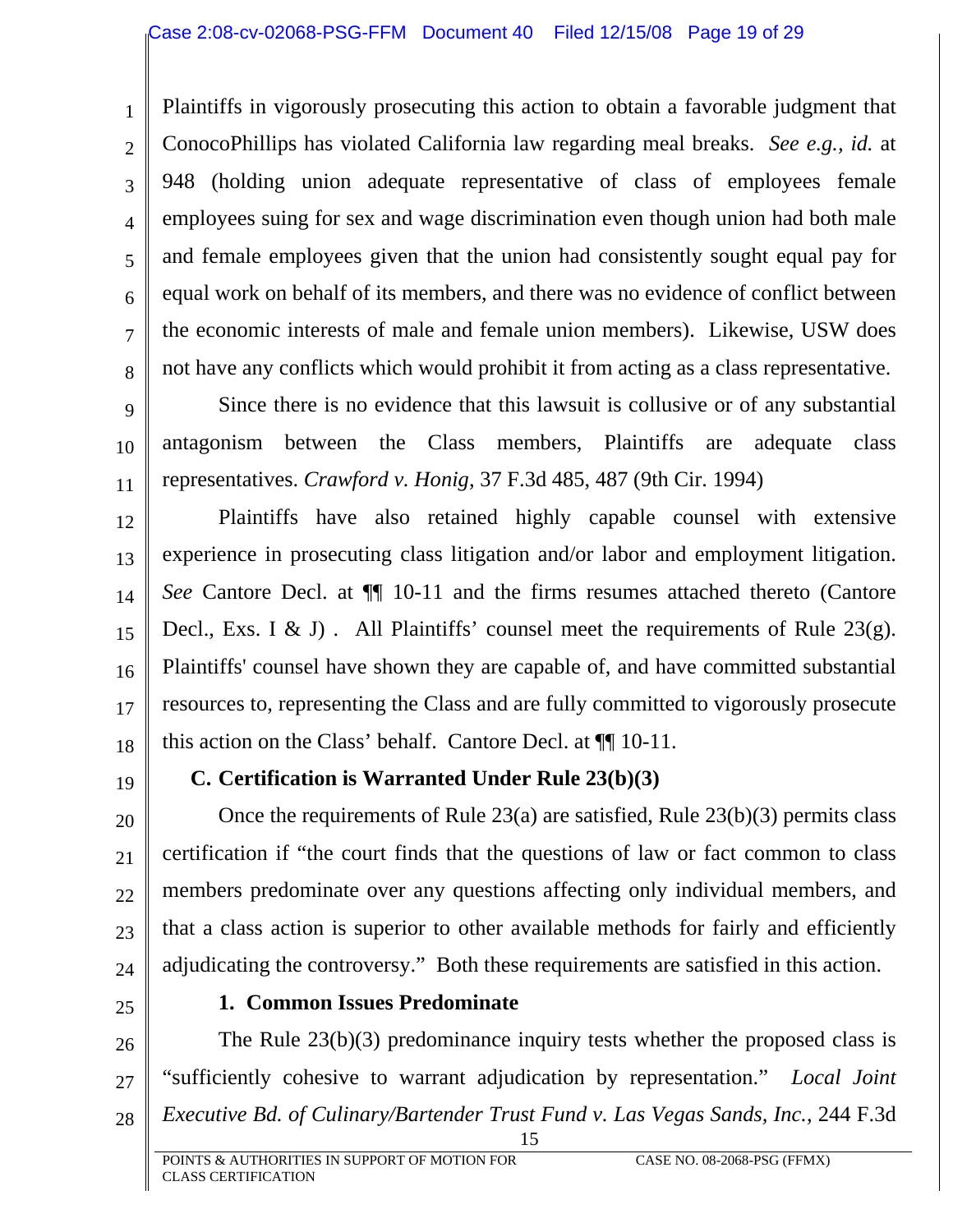<span id="page-19-0"></span>1 2 3 4 5 6 7 8 9 10 11 1152, 1162 (9th Cir. 2001). "To establish predominance of common issues, a party seeking class certification is not required to show that legal and factual issues raised by the claims of each class member are identical." *In re Wells Fargo Home Mortg. Overtime Pay Litig.*, No. 06-1770, 2007 WL 3045995, \*6 (N.D. Cal. Oct. 18, 2007). Rather, predominance focuses on "the notion that the adjudication of common issues will help achieve judicial economy." *Zinser v. Accufix Research Inst. Inc.*, 253 F.3d 1180, 1189 (9th Cir. 2001) (internal quotations omitted). To determine whether common issues predominate, the "Court must first examine the substantive issues raised by Plaintiffs and second inquire into the proof relevant to each issue." *Jiminez v. Domino's Pizza, Inc.*, 238 F.R.D. 241, 251 (C.D. Cal. 2006).

12

13

19

20

# **a. Common Issues Predominate With Respect to Plaintiffs' Claims asserted under Section 226.7 and Wage Order 1-2001.**

14 15 16 17 18 Plaintiffs allege that Defendant failed to provide Named Plaintiffs and Class members with meal periods as required under California law. The applicable law is set forth in the California Labor Code and in Wage Orders promulgated by the Industrial Welfare Commission ("IWC").<sup>[6](#page-19-1)</sup> California Labor Code Section 226.7 provides:

- (a) No employer shall require any employee to work during any meal or rest period mandated by an applicable order of the Industrial Welfare Commission.
- 21 22 23 (b) If an employer fails to provide an employee a meal period or rest period in accordance with an applicable order of the Industrial Welfare Commission, the employer shall pay the employee one additional hour of pay at the employee's regular rate of compensation for each work day that the meal or rest period is not provided.
- <span id="page-19-1"></span>24 25 26 27 28 16 <sup>6</sup>The IWC is a quasi-legislative body authorized by statute to promulgate orders regulating wages, hours, and conditions of employment for employees throughout California. *Nordquist v. McGraw-Hill Broadcasting Co., Inc.*, 32 Cal. App. 4th 555 (1995). The IWC has promulgated seventeen different "wage o orders are "quasi-legislative regulations that are to be interpreted in the same manner as statutes." Watkins v. Ameripride Servs., 375 F.3d 821, 825 (9th Cir. 2004).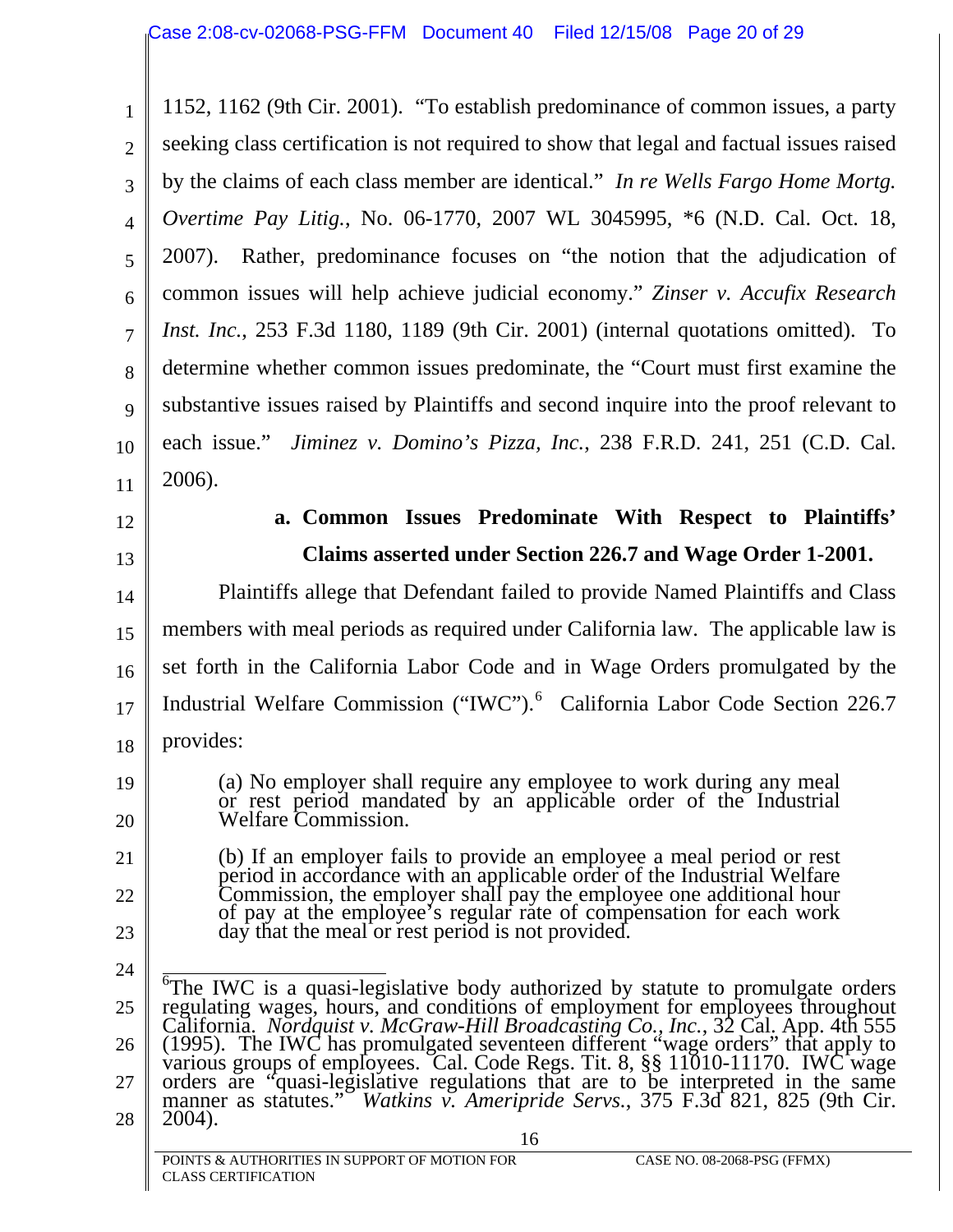|          | Case 2:08-cv-02068-PSG-FFM Document 40 Filed 12/15/08 Page 21 of 29                                                                                                                                             |
|----------|-----------------------------------------------------------------------------------------------------------------------------------------------------------------------------------------------------------------|
| 1        | Subdivision 11 of Wage Order 1-2001 provides in relevant part:                                                                                                                                                  |
| 2        | (A) No employer shall employ any person for a work period of more<br>than five (5) hours without a meal period of not less than 30 minutes,                                                                     |
| 3        | except that when a work period of not more than six (6) hours will                                                                                                                                              |
| 4        | complete the day's work the meal period may be waived by mutual<br>consent of the employer and employee. In the case of employees<br>covered by a valid collective bargaining agreement, the parties to the     |
| 5<br>6   | collective bargaining agreement may agree to a meal period that<br>commences after no more than six (6) hours of work.                                                                                          |
| 7        | (B) An employer may not employ an employee for a work period of<br>more than ten (10) hours per day without providing the employee with<br>a second meal period of not less than 30 minutes, except that if the |
| 8<br>9   | total hours worked is no more than 12 hours, the second meal period<br>may be waived by mutual consent of the employer and the employee<br>only if the first meal period was not waived.                        |
| 10       | (C) Unless the employee is relieved of all duty during a 30 minute<br>meal period, the meal period shall be considered an "on duty" meal                                                                        |
| 11       | period and counted as time worked. An "on duty" meal period shall be<br>permitted only when the nature of the work prevents an employee from                                                                    |
| 12<br>13 | being relieved of all duty and when by written agreement between the<br>parties an on-the-job paid meal period is agreed to. The written<br>agreement shall state that the employee may, in writing, revoke the |
| 14       | agreement at any time.<br>(D) If an employer fails to provide an employee a meal period in                                                                                                                      |
| 15<br>16 | accordance with the applicable provision of this order, the employer<br>shall pay the employee (1) hour of pay at the employee's regular rate<br>of compensation for each work day that the meal period is not  |
| 17       | provided.<br>Common issues predominate as to the claims asserted on behalf of the Class                                                                                                                         |
| 18       | under Section 226.7 and Wage Order 1-2001 as the claims asserted can be proven                                                                                                                                  |
| 19       | on a class wide basis with proof that is common to all class members. First, as                                                                                                                                 |
| 20       | noted above, it is undisputed that Named Plaintiffs and Class members are required                                                                                                                              |
| 21       | to eat meals while on duty. If this practice violates California law, then Defendant                                                                                                                            |
| 22       | is liable to Named Plaintiffs and all Class members and owes them the one hour                                                                                                                                  |
| 23       | wage specified in the statute.                                                                                                                                                                                  |
| 24       | Moreover, the declarations and testimony establish all that operators and lab                                                                                                                                   |
| 25       | employees work under the same shift supervision, have the same work rules applied                                                                                                                               |
| 26       | to them, and are treated the same with respect to meal periods. The Named                                                                                                                                       |
| 27<br>28 | Plaintiffs and Class members work a continuous shift and are required to remain in<br>17                                                                                                                        |
|          | POINTS & AUTHORITIES IN SUPPORT OF MOTION FOR<br>CASE NO. 08-2068-PSG (FFMX)<br><b>CLASS CERTIFICATION</b>                                                                                                      |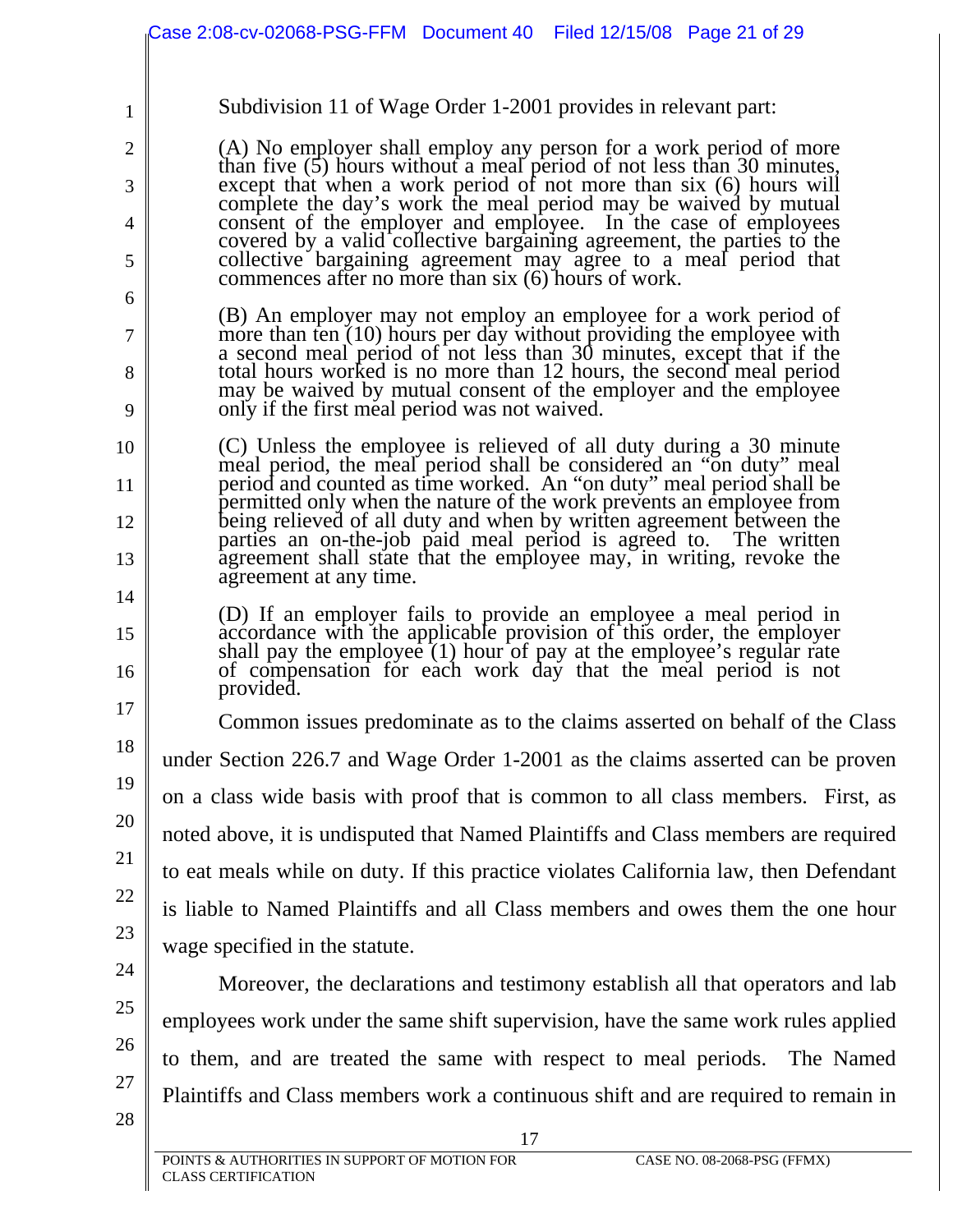1 2 3 4 5 6 7 8 9 10 11 12 13 14 15 their units while eating. They are not allowed to turn off radios and must remain in communication during the entire shift (including while eating a meal). Indeed, the employer maintains kitchen facilities in the control buildings of each unit; a practice which allows employees to respond quickly in the event they are needed while eating. Finally, they are required to respond to interruptions involving routine work assignments. *See Perez v. Safety-Kleen Sys., Inc.*, 253 F.R.D. 508, 516 (N.D. Cal. 2008) (holding that there was a triable issue of fact with regard to whether Plaintiffs were relieved of all duty during their breaks or whether they were required to be available to work at all times). Because these common facts show that Named Plaintiffs and Class members are required to eat meals while on-duty, the alleged violation of California's meal period results from the Defendant's uniform practice. As a result, common issues predominate over any individual issues. *See Brown v. Federal Express Corp.*, 249 F.R.D. 580, 584 (C.D. Cal. 2008) (holding that Plaintiffs can prevail on motion for class certification if "they demonstrate that [defendant's] policies deprived them of [meal] breaks.").

16 17 18 19 20 21 Second, it is undisputed that the Defendant does not track whether any of the proposed class members take a meal period. There is no requirement that an employee or supervisor record meal periods. Nor is there a policy or procedure in place governing meal periods. It is undisputed that all class members eat meals when they can and that they have complete discretion as to when (or even whether) to take a meal period during a shift. This practice is uniform for all class members.

22 23 24 25 26 27 28 18 The Named Plaintiffs contend that the practice violates California law because employers subject to Section 226.7 and Wage Order 1-2001 have a mandatory obligation to provide qualifying employees with meal periods specified. There is no dispute that the Defendant is subject to Section 226.7 and Wage Order 1-2001. *See Salazar v. Avis Budget Group, Inc.*, 251 F.R.D. 529, 533 (S.D. Cal. 2008) (stating that employers have a "mandatory duty to provide the meal period."); *Brown v. Federal Express Corp.*, 249 F.R.D. 580, 586 (C.D. Cal. 2008) (holding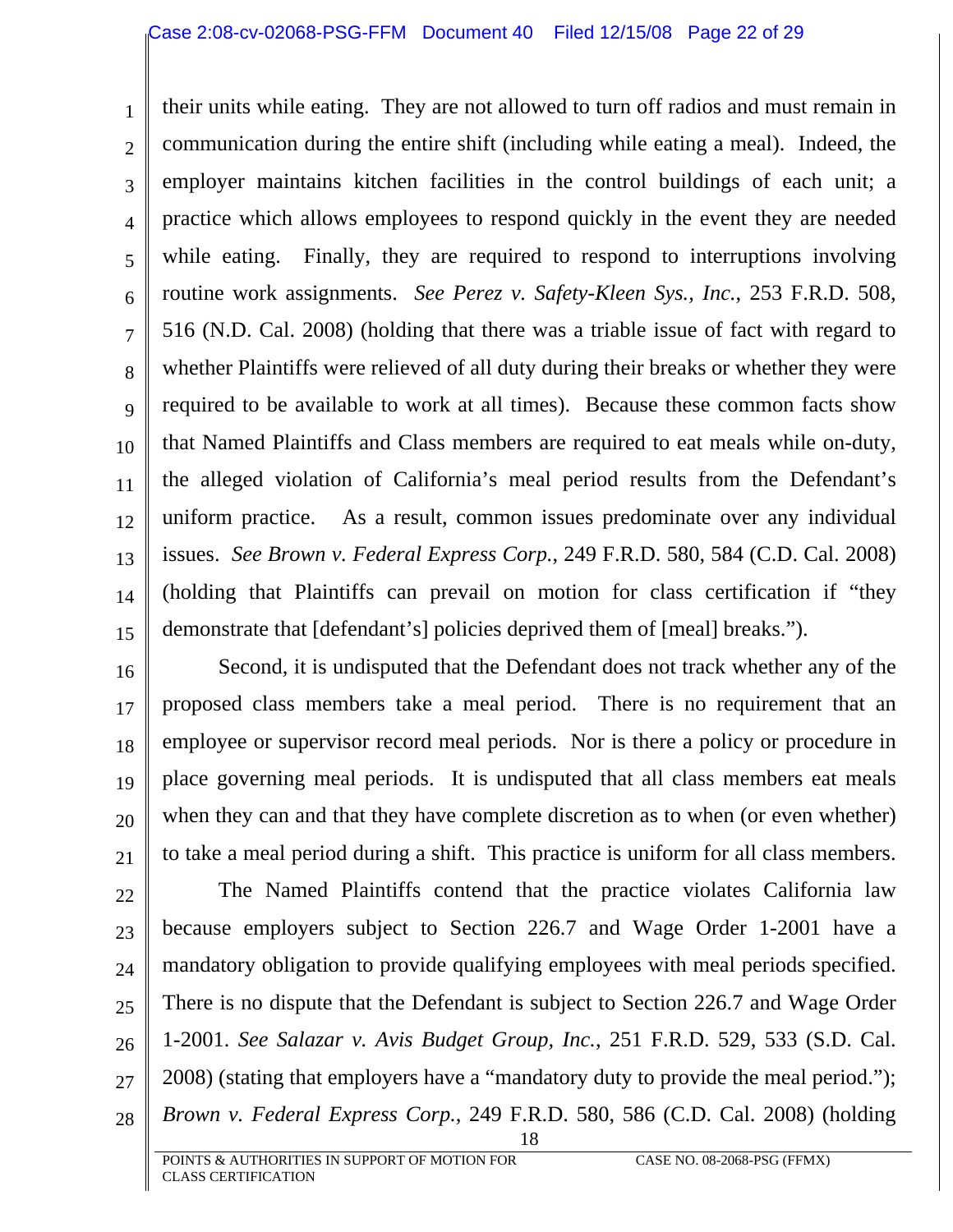1 2 3 4 5 6 7 8 9 10 11 that employers have "an obligation to make [meal] breaks available") (citing *Cicairos v. Summit Logistics, Inc.*, 133 Cal. App. 4th 949, 962-63 (2006)); *Perez v. Safety-Kleen Systems*, No. 05-5338, 2007 WL 1848037, \*7 (N.D. Cal. June 27, 2007) ("At the very least, … the Wage Order requires the employer to affirmatively provide a meal break and provide the opportunity for the employee to be 'relieved of all duty during a 30 minute period.'"). Indeed, in *Cicairos*, the court held that an employer has an "obligation to provide plaintiffs with an adequate meal period [that] is not satisfied by assuming that the meal periods were taken, because employers have 'an affirmative obligation to ensure that workers are actually relieved of all duty.'" 133 Cal. App. 4th at 962 (quoting Dept. of Industrial Relations, DLSE, Opinion Letter No. 2002.01.28 (Jan. 28, 2002) p. 1).

12 13 14 15 16 17 Again, the Defendant's practice of simply permitting or allowing Named plaintiffs and class members to eat a meal is a uniform practice. Thus, even if the Court determines that the Defendant's practice of requiring Named Plaintiffs and Class members to eat meals while on duty is consistent with California law, a class is still appropriate given the Defendant's uniform failure to affirmatively provide meal periods.

18 19 20 21 22 23 24 25 26 27 The Defendant will likely rely on the "logic" of *Brinker Restaurant Corp. v. Superior Court*, 165 Cal. App. 4th 25 (2008), *review granted and opinion superseded* (Oct. 22, 2008) for the proposition that a class cannot be certified because individual issues predominate. First, as to Plaintiffs' first legal theory (*i.e.*, an on duty meal period does not comply with the law), the *Brinker* decision has no import even if the Court were inclined to still follow the opinion. There are no individualized issues on this theory because all class members were denied an offduty meal period on every continuous shift they worked. The Plaintiffs are contending that the meal breaks provided to class members are not "meal periods" under California law.

28

With respect to the second theory, Plaintiffs recognize that their reasoning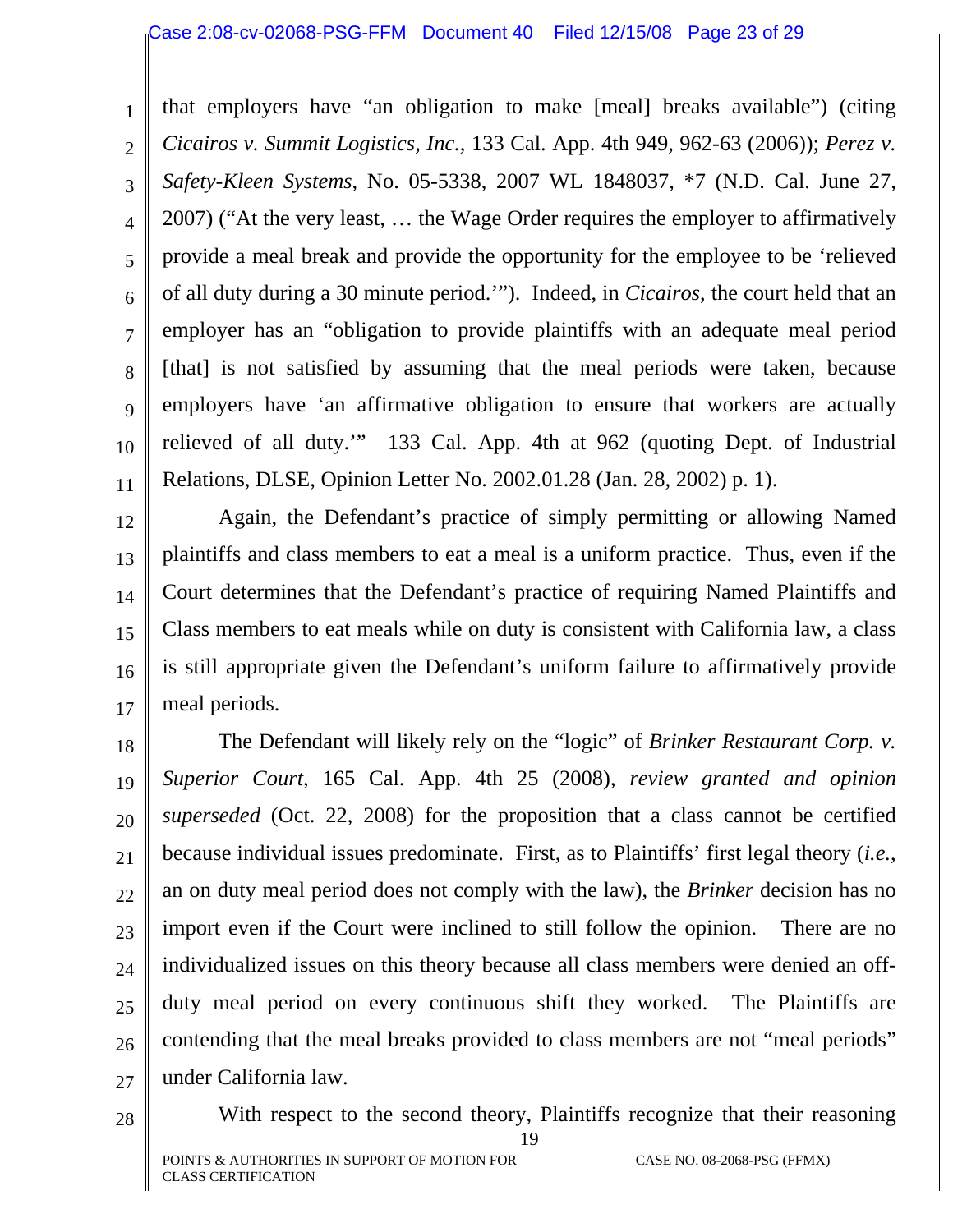1

2

3

4

5

6

7

8

9

10

conflicts with the reasoning used in *Brinker*. The key to the *Brinker* decision, however, was the holding that California law only requires an employer to permit or allow employees to take a meal period. Because it was undisputed that the employer allowed employees to have a meal period (as defined under California law), the issue of whether an employee actually took a meal period was determined to be too individualized. However, if *Brinker* was incorrectly decided and the *Cicairos* case had it right, then class certification is appropriate because the focus is on the Defendant's conduct. In this case, it is undisputed that the Defendant took no affirmative steps to provide class members with the appropriate number of meal periods during their shifts.

11 12 13 14 15 16 17 18 Finally, even if the Court decides that the California Supreme Court will adopt the outcome and reasoning in *Brinker*, common issues still predominate over individualized ones because, unlike the employer in *Brinker*, the Defendant has not "made available" a 30 minute meal period. Even if the Defendant is not required to **ensure** that class members take the appropriate number of meal periods (*e.g.*, two meal periods for a 12 hour shift), the Defendant is required to provide a defined 30 minute meal period. In the case at bar, the Defendant has failed to even meet *Brinker*'s less demanding interpretation.

19 20 21 22 23 24 25 In *Brinker*, the Defendant had a written policy that was signed by employees and which clearly stated that employees were entitled to a thirty minute meal break when working a shift lasting longer than five hours. *Brinker*, 165 Cal. App. 4<sup>th</sup> at 32.[7](#page-23-0) The *Brinker* court noted that this fact, among others, distinguished the *Perez v. Saftety-Kleen Systems*, 2007 WL 1848037 (N.D. Cal.) case from the facts in *Brinker.* The failure to promulgate a written policy and to inform employees of their right to take a 30 minute meal period for every 5 hours worked supported the

<span id="page-23-0"></span><sup>26</sup>  27 28  $\frac{7}{1}$  In *Brinker*, the meal period dispute largely centered around the timing of the meal period. Employees complained that the employer forced them to take a meal period during the first hour of their shift. In this during the first hour of their shift. In this case, the Defendant does not force employees to take a meal period. Indeed, the Defendant is not even aware when or if class members take a meal period.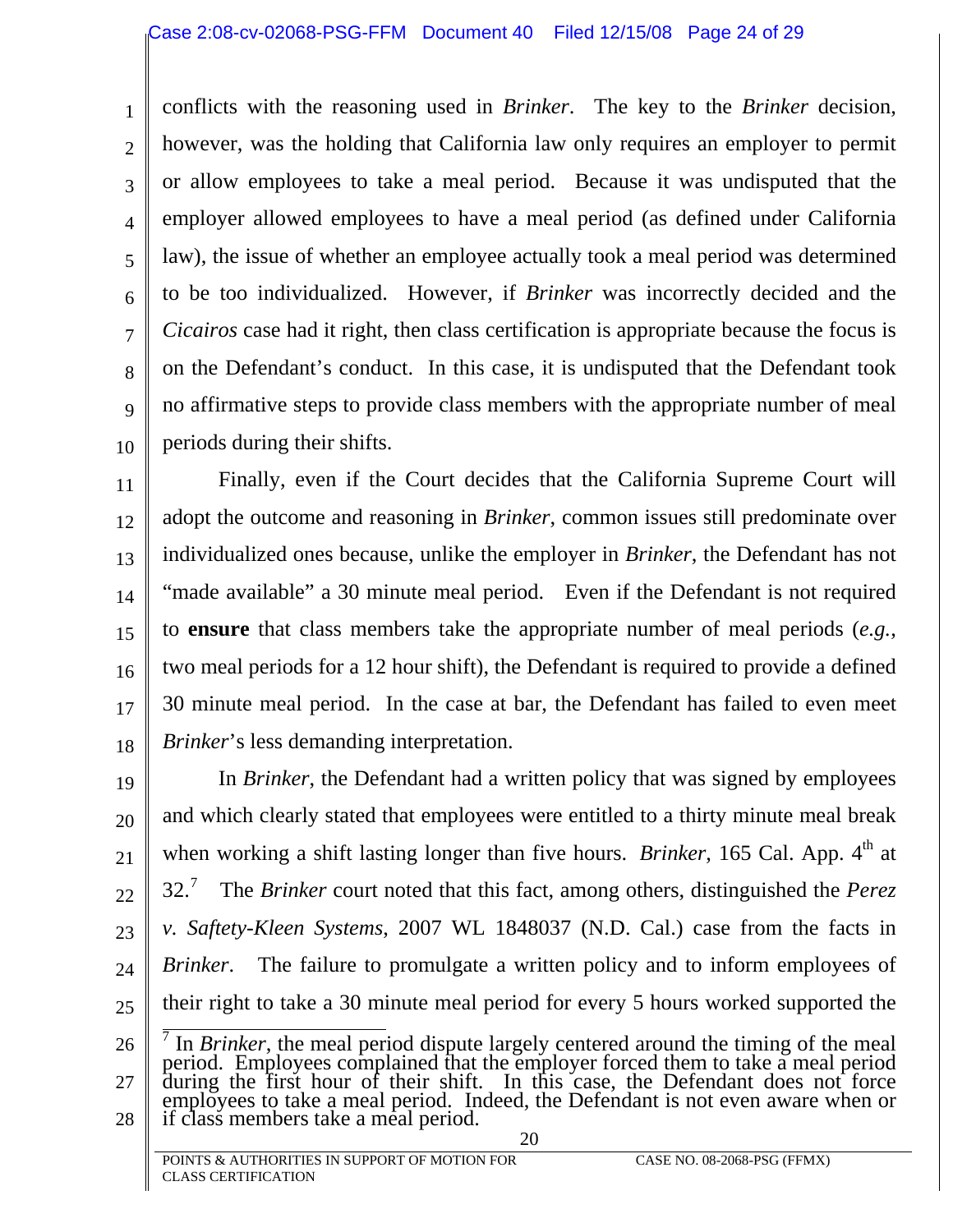<span id="page-24-0"></span>1 2 conclusion that the employer has not "made available" a meal period under California law.

3 4 5 6 7 8 9 10 11 12 Unlike the employer in *Brinker*, the Defendant has no policy or procedure for providing meal periods. The Defendant also does not require supervisors or employees to record meal periods, the effect being that the Defendant does not know whether employees are taking meal periods. Telling employees that they can eat when their duties permit does not satisfy the requirement of making a 30 minute meal period available. In effect, this means that employees decide whether the Defendant is complying with California law, a scenario clearly at odds with the employer's obligation to provide a 30 minute meal period. Thus, even if *Brinker*'s interpretation is ultimately adopted, it does not preclude a finding of predominance in this case. $8<sup>8</sup>$  $8<sup>8</sup>$ 

# 13

14

# **b. Common Issues Predominate With Respect to Plaintiffs' UCL Claims.**

15 16 17 18 19 20 21 22 23 24 25 UCL claims are appropriate for class treatment as the California Supreme Court has repeatedly held that relief under the UCL is available without "individualized proof of deception, reliance, and injury[.]" *Bank of the West v. Sup. Ct.*, 2 Cal. 4th 1254, 1267 (1992) (citing *Comm. on Children's Television, Inc. v. Gen. Foods Corp.*, 35 Cal. 3d 197, 198 (1983)); *Mass. Mut. Life Ins. Co. v. Sup. Ct.*, 97 Cal. App. 4th 1282, 1289-95 (2002) (certifying UCL and CLRA claims arising out of deceptive product sales based on omissions of material facts even where transactions involved face-to-face sales presentations). The UCL's unlawful prong borrows violations of other statutes such as the California Labor Code and orders of the California Industrial Welfare Commission and makes them independently actionable. *See Chabner v. United of Omaha Life Ins. Co.*, 225 F.3d

<span id="page-24-1"></span><sup>26</sup>  27 28 21  $\overline{8}$ An important factor in *Brinker* that precluded certification was the finding that each individual restaurant implemented individualized practices to ensure compliance with meal period break policies. In this case compliance with meal period break policies. In this case, all three refineries are under the same practice; namely, class members decide whether to take a meal period.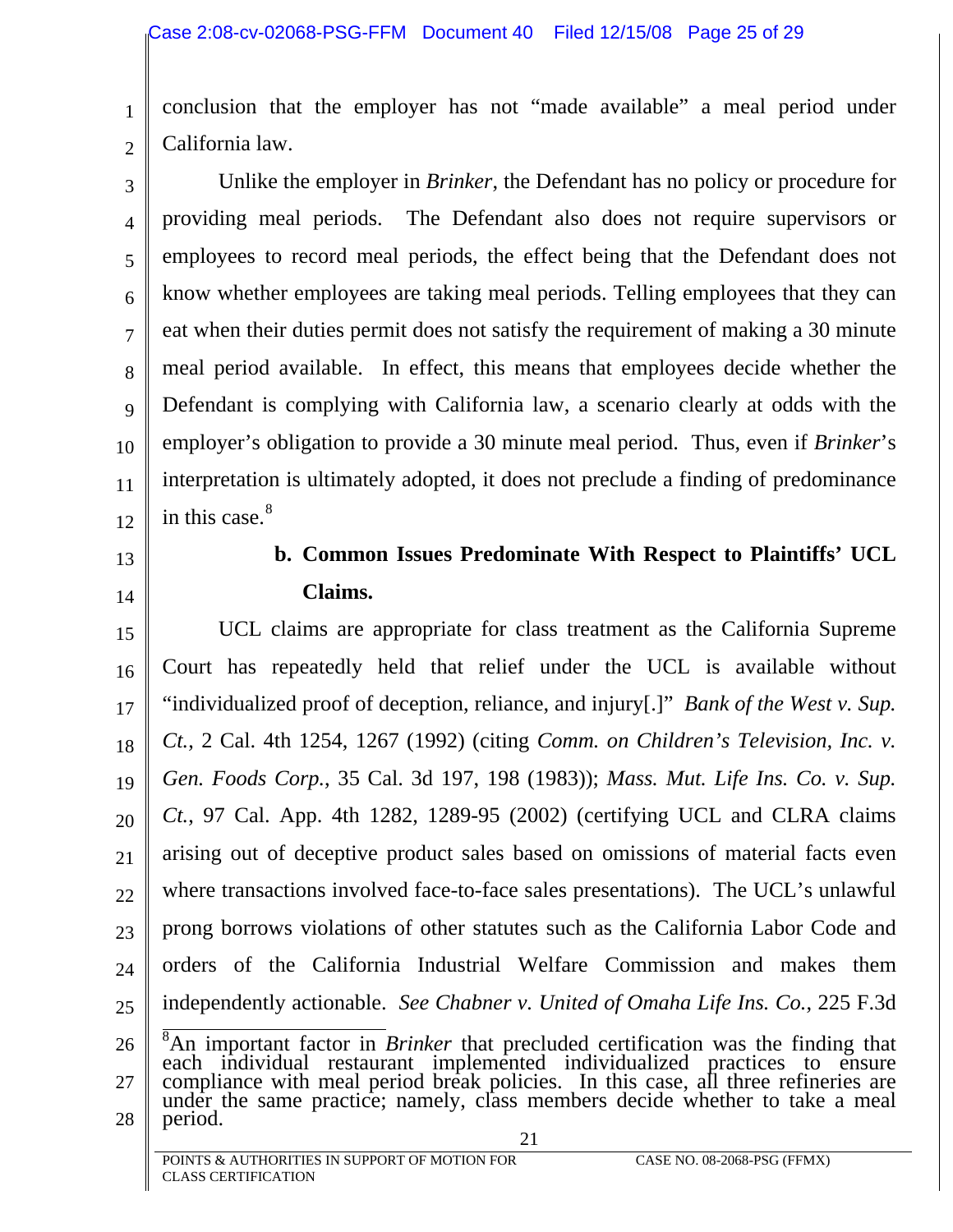1042, 1048 (9th Cir. 2000); *Stevens v. Sup. Ct.*, 75 Cal. App. 4th 594, 606 (1999) (statutory violations may form basis under UCL). Because the UCL "borrows" violations of other statutes, if Plaintiffs prove that Defendant's violated Section 226.7 and Wage Order 1-2001 in failing to provide required meal breaks, Plaintiffs will have also proven that Defendant violated the UCL.

6 7 8 9 10 11 12 13 14 15 16 17 18 19 20 21 If Defendant has violated the UCL, Plaintiffs and Class members' right to restitution automatically flows from that violation. Defendant retains and should be able to access information regarding the number of hours worked during each shift for each member of the Class. Norris Decl. at  $\P$  14. Such a restitutionary disgorgement remedy is available under the UCL and appropriate on a class-wide basis to redress such conduct. *Kraus v. Trinity Mgmt. Servs.*, 23 Cal. 4<sup>th</sup> 116, 127 (2000). Such remedy is appropriate, since the purpose of the UCL is to foreclose a defendant from retaining any of its ill-gotten gains obtained as a result of their illegal business practices. *Bank of the W. v. Sup. Ct.*, 2 Cal. 4th 1254, 1267 (1992) ("The Legislature considered this purpose so important that it authorized courts to order restitution without individualized proof of deception, reliance, and injury if necessary to prevent the use or employment of an unfair practice. . . . One requirement of such enforcement is a basic policy that those who have engaged in proscribed conduct surrender all profits flowing therefrom.") (citations omitted). The appropriate measure of such a restitutionary remedy is another predominant common question for resolution at trial.

22

<span id="page-25-0"></span>1

2

3

4

5

23 24 25 26 Whether Defendant's conduct was unlawful, fraudulent, or unfair will not be decided based on facts peculiar to each Class member but based on a single set of facts applicable to all since knowledge of the wrongful conduct is not relevant under the UCL. *Fletcher v. Sec. Pac. Nat'l Bank*, 23 Cal. 3d 442, 453 (1979). The UCL claims therefore raise predominant common issues.

27 28

## **2. A Class Action is Superior to Individual Adjudication**

**a. Superiority is Present**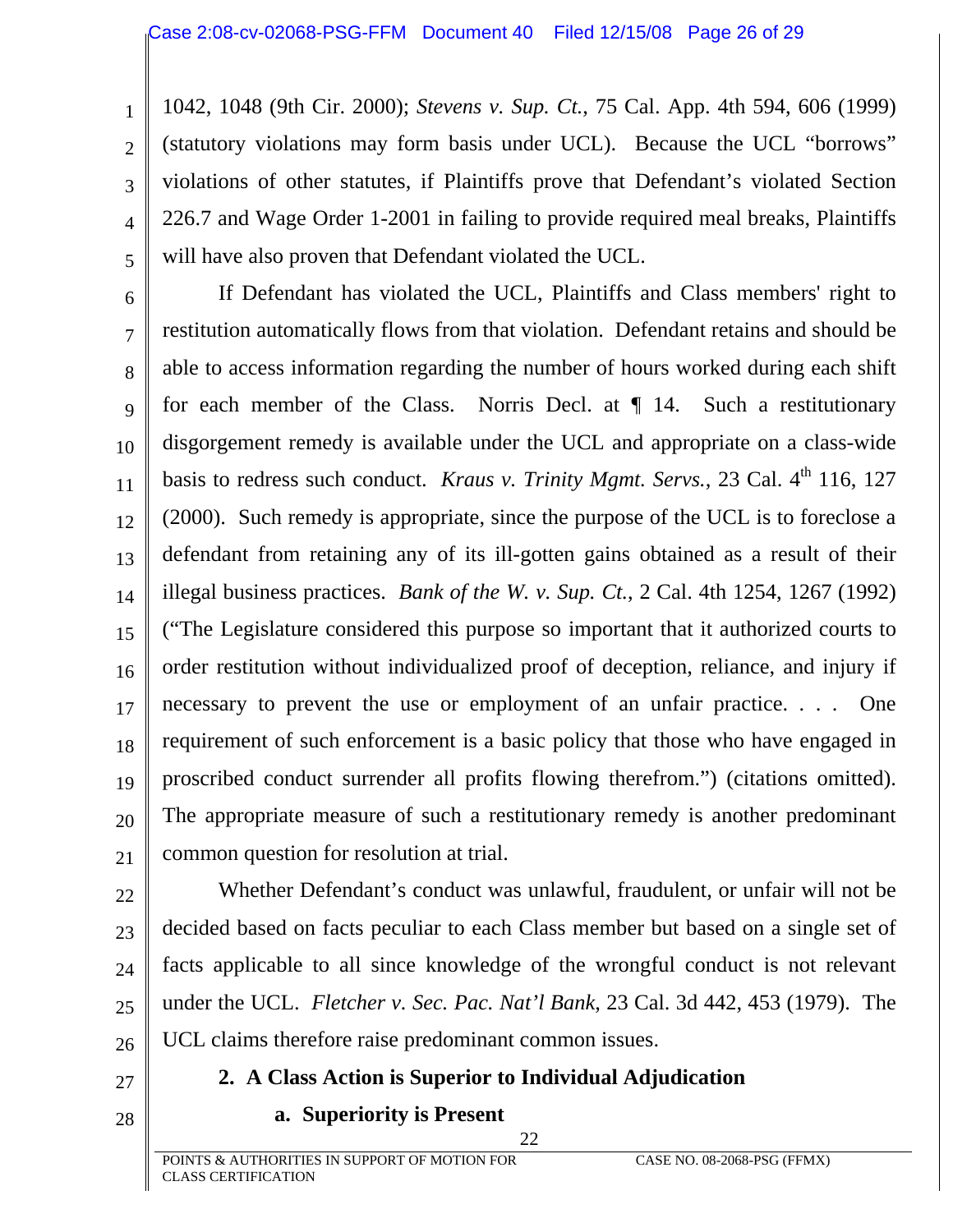Finally, Rule 23(b)(3) provides that certification is appropriate if class treatment "is superior to other available methods for the fair and efficient adjudication of the controversy." The test here is not whether class cases are superior to hundreds of individual actions (though in this case they are), but whether it is superior compared to other group-wide methods of resolution available to adjudicate this controversy. *NASDAQ*, 169 F.R.D. at 527.

7 8 9 10 11 12 13 14 15 16 17 Because this action rests primarily upon Defendant's failure to provide the requisite meal breaks mandated under California law, individual Class members will have little or no interest in individually controlling the prosecution of this action. *See* Fed. R. Civ. Proc. 23(b)(3)(A). As no Notice of Related Case has been filed, this action is the only one presently proceeding to enforce the rights and remedies available against Defendant. *See* Fed. R. Civ. Proc. 23(b)(3)(B). Because all of the Refineries where the class members are employed are located within the state of California, concentration of the litigation in this forum is desirable. In addition, Plaintiffs' claims will completely or largely resolve the claims of other Class members, rendering duplicative actions wasteful and inefficient. *See* Fed. R. Civ. Proc.  $23(b)(3)(C)$ .

18 19 20 21 22 23 24 The relevant consideration for this aspect of class certification is not a group claims versus no claim being prosecuted. As the Court held in *Hanlon*, 150 F.3d at 1023, "from either a judicial or litigant viewpoint, there is no advantage in individual members controlling the prosecution of separate actions. There would be less litigation or settlement leverage, significantly reduced resources and no greater prospect for recovery." The same conclusion applies with equal force here. The proposed Class satisfies all the requirements of Rule 23(b)(3).

25

<span id="page-26-0"></span>1

2

3

4

5

6

#### **b. Trial of the Class Claims Would be Manageable**

26 27 28 This case can be efficiently tried on a class-wide basis. The focus of this trial will be exclusively on ConocoPhillips and its conduct. As set forth above, this action does not present varied individual factual issues. Indeed, the facts in this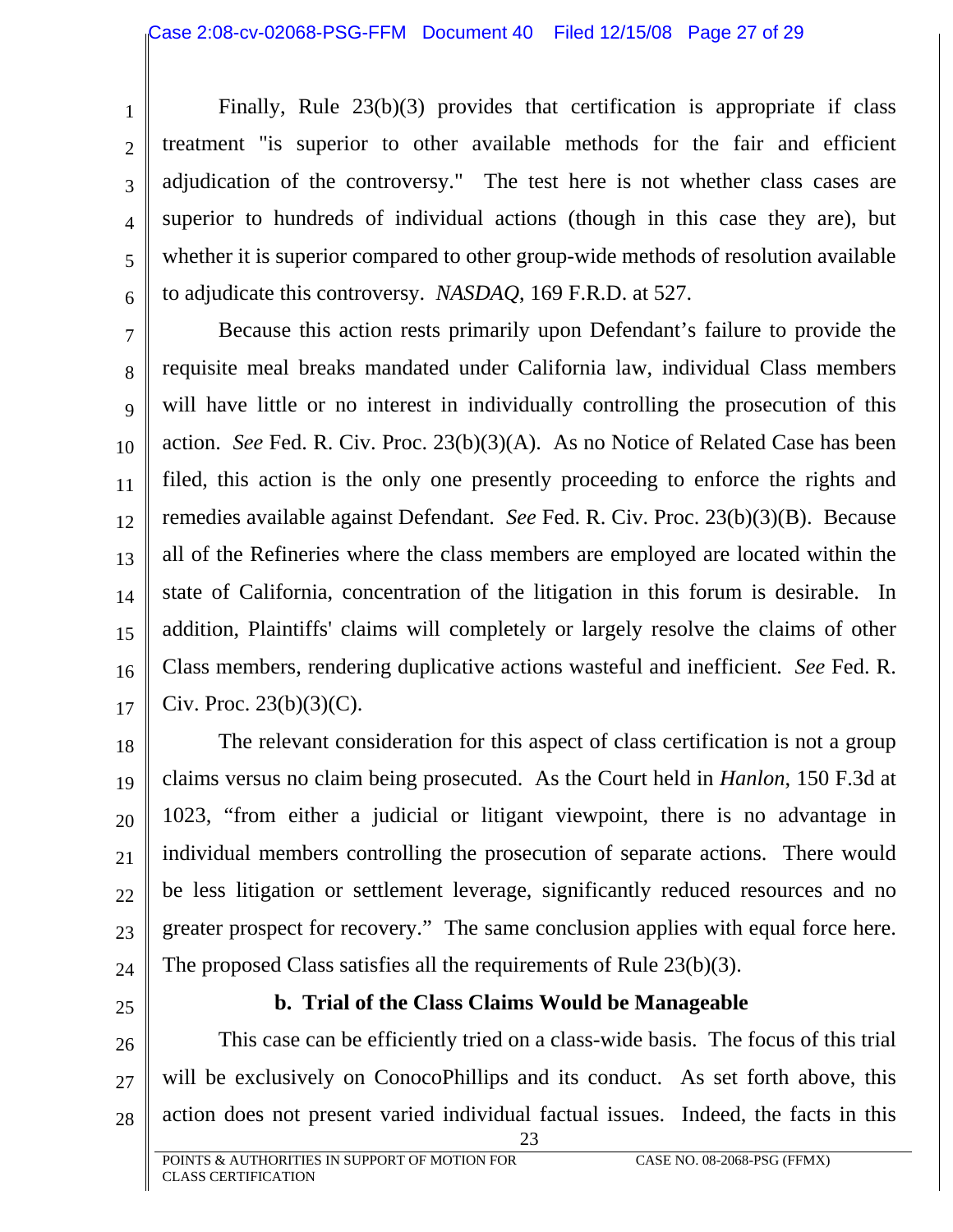3 4 5

6

7

8

<span id="page-27-0"></span>1

2

case are largely undisputed. Rather, common issues predominate and the claims of all class members are subject to common proof. Indeed, requiring each of the hundreds of class members to pursue an individual action on their own behalf simply to prove the same facts would result in duplicative litigation that would create significant inefficiencies and manageability issues. Because proof in this litigation in terms of Defendant's liability will come from Defendant and little if any information will be required from the individual Class members, resolution of this action on a class-wide basis is manageable. *See* Fed. R. Civ. Proc. 23(b)(3)(D).

9

10

11

12

13

14

15

# **D. Certification is Also Warranted Under Rule (b)(2)**

Rule 23(b)(2) provides for certification where a defendant has "acted or refused to act on grounds generally applicable to the class, thereby making appropriate final injunctive relief or corresponding declaratory relief with respect to the class as a whole." A  $(b)(2)$  class should be certified for equitable relief claims "if the class members complain of a pattern or practice that is generally applicable to the class as a whole." *Walters v. Reno*, 145 F.3d 1032, 1047 (9th Cir. 1998).

16 17 18 19 20 21 22 23 This is precisely what Plaintiffs allege here. Defendant's failure to provide class members with meal periods as required under California law is a pattern of conduct applicable to the Class as a whole. That uniform pattern of conduct is sufficient to entitle Named Plaintiffs to a declaration that of their rights and the obligations of Defendant under California law. The uniform pattern of conduct also gives rise to plaintiffs' claim for an injunction prohibiting Defendant from failing to provide Named Plaintiffs and Class members with meal breaks in violation of California law and failing to pay them premium rates for meal periods worked.

- 24
- 25 26

27

28

That Plaintiffs also seek damages and restitution is not an impediment to certifying a  $(b)(2)$  class. Class certification under Rule  $(b)(2)$  in an action that seeks both injunctive and monetary relief is appropriate where the claim for damages is "incidental" to the claims for injunctive and/or declaratory relief. *See Zinser*, 253 F.3d at 1195. In this case, once a violation of the relevant law is determined to

24

POINTS & AUTHORITIES IN SUPPORT OF MOTION FOR CASE NO. 08-2068-PSG (FFMX) CLASS CERTIFICATION